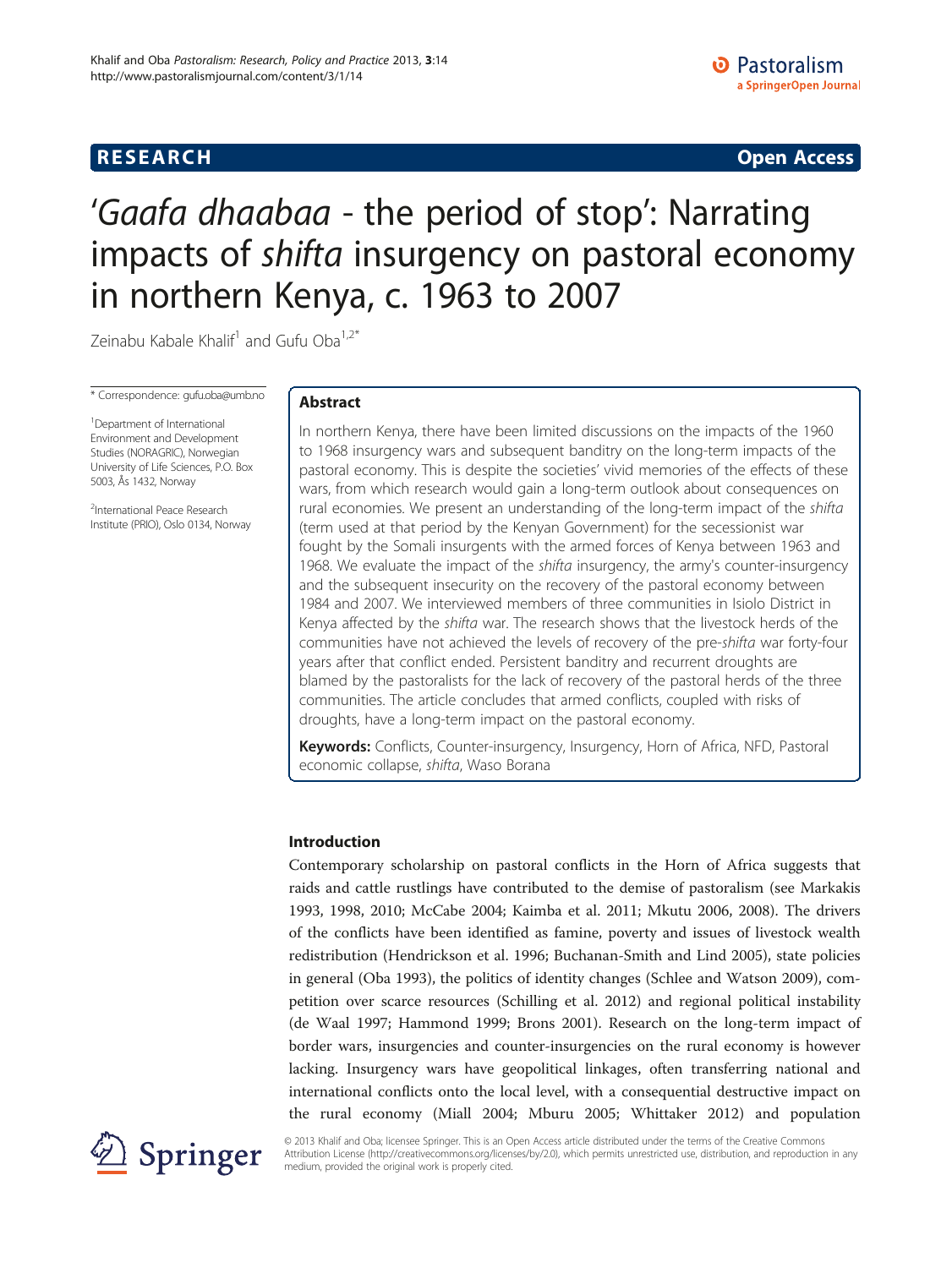displacements (James [2007](#page-18-0)). We seek an understanding here on the impact of insurgency and the army's counter-insurgency wars on pastoral economies in the former Northern Frontier District  $(NFD)^1$  of Kenya between 1963 and 1968, and we evaluate the trends of the pastoral economy forty-four years later.

Soon after Kenya's independence in 1963, insurgency and counter-insurgency wars broke out in the NFD with direct impacts on the pastoral populations and their economies (Whittaker [2012\)](#page-19-0). This war was fought by the insurgents of the Northern Frontier District Liberation Front, supported by the Somali Republic (Drysdale [1964;](#page-18-0) Mburu [2005](#page-18-0)), against Kenya's security forces. The warring parties targeted the pastoral economy for different reasons. The insurgency group raided herders to get access to food as well as to punish those whom they suspected of opposing secession. The security forces focused their attacks on the same pastoral groups for their alleged sympathy with and practical support for the insurgency. The  $\text{shifta}^2$  war has remained vividly in the memories of local pastoralists, which, in the absence of written historical data, provides an important basis for understanding the effects of insurgency and counter-insurgency wars on a pastoral economy. Yet, we make no *a priori* assumption that the *shifta* war alone was responsible for the collapse of the pastoral economy, but rather that it was a major contributing factor.

Firstly, we briefly present the background of the insurgency war. The second aim is to understand how members of some of the communities in which the insurgency took place perceived the impact of the insurgency and counter-insurgency wars on their pastoral economy. The third aim is to evaluate official information on the impact of the insurgency and the army's counter-insurgency on the people and the economy of the Waso Borana pastoralists. The fourth aim is to understand the long-term impact of the common banditry and recurrent droughts on the recovery of the pastoral economy. We begin with brief descriptions of the recent history to place the research into context.

#### Background

The historical development of this conflict is beyond the scope of this article. We mention, albeit briefly, the political agitations between Somalia and Kenya (Castagno [1964](#page-18-0)). The Somali pre-independence agitation inspired the politics of 'Greater Somalia' (Lewis [2000](#page-18-0), p. 116). The inspiration of Greater Somalia might have been motivated by 'unusually fortunate' political factors, by which is implied the homogeneity of culture and religion (Lewis [2004](#page-18-0), pp. 290 to 291; Hess [1966](#page-18-0), pp. 194 to 195). Regional political agitation for Somali unity gathered momentum with the independence of Somalia in 1960. Somalia's grand political plans for uniting all the Somali speakers in the Horn of Africa is enshrined in the constitution and represented in her flag showing a five pointed white star against a sky blue background. The five points represent the five regions in the Horn of Africa that had been split by colonial borders: these included the Ethiopian Ogaden, British Somaliland, the former Italian Somaliland, Djibouti and the Northern Frontier District (NFD) of Kenya (Farer [1979](#page-18-0)). The Somali national philosophy was well articulated by Mohamed Haji Ibrahim Egal [\(1968](#page-18-0), p. 219), the Prime Minister of the first Somali Republic who stated:

I personally believe that a people living in a country, conditioned to the same elements, exposed to the same hazards, sharing the heritage of democratic traditions,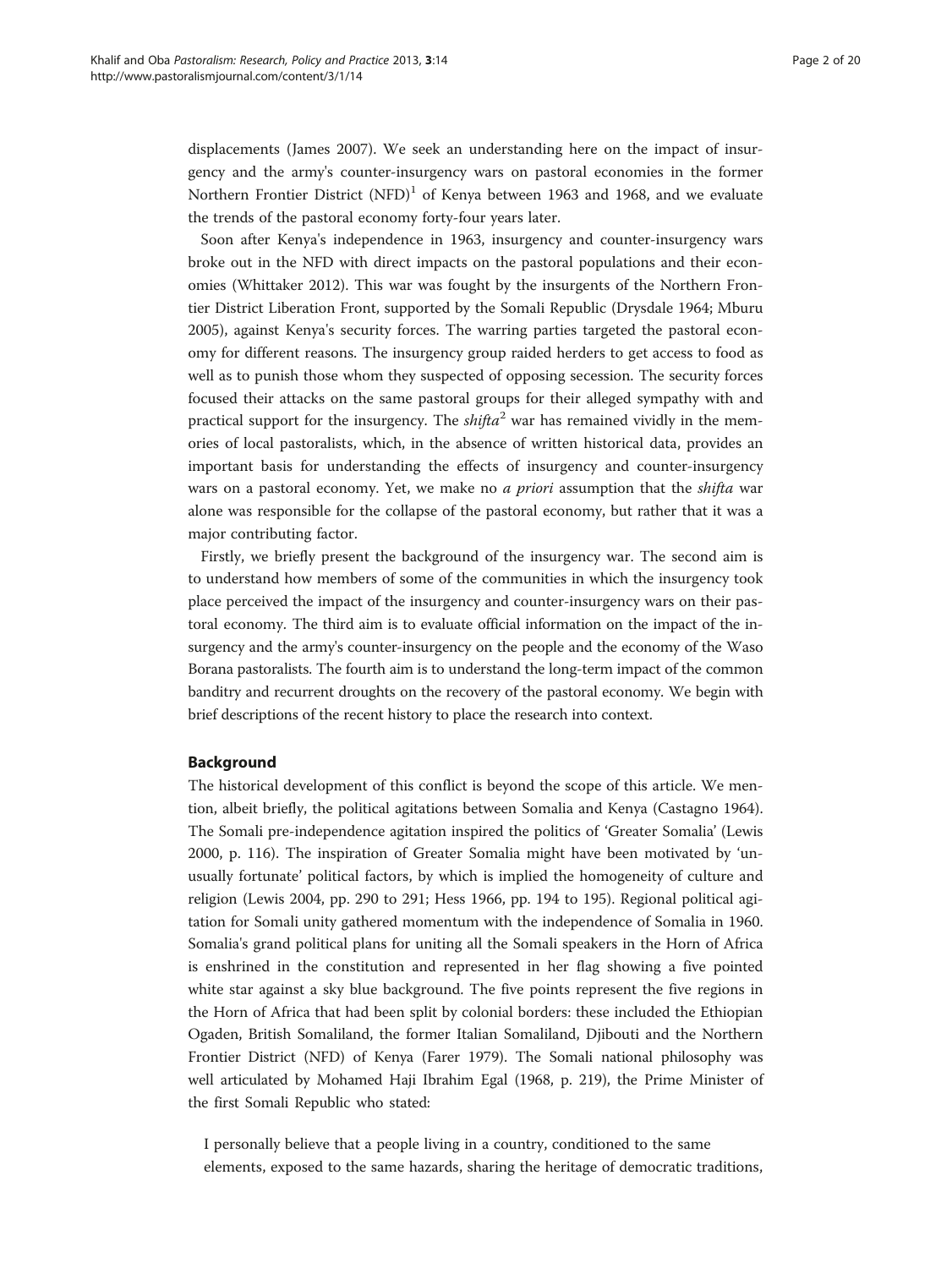bound by language, religion and culture, and linked together by the pursuance of a unique way of life, must inevitably develop similar inhabitations and attitudes as well as a common and unifying philosophical code of ethics and conventions.

The speech by the Somali president Mr. Aden Abdullah Osman at the inaugural summit conference of Organization of African Unity in Addis Ababa in May 1963 was more to the point. He associated imperial boundaries with the political demise of the Somali nomads:

History has shown that the most serious obstacle to African unity originates from the artificial political boundaries which were imposed on large areas of the African continent by colonialist powers. We have seen how traditionally integrated societies were torn apart and how their land is cruelly partitioned [by international borders which in the Somali case run] the entire length of the existing boundaries…cut across the traditional pastures of our own nomadic population (Hoskyns [1969](#page-18-0), p. 32).

These were the fundamental principles in the demand for secession by the Somali populations. Yet both Somalia and the neighbouring countries understood the implications of secessionism differently. As McEwen ([1971](#page-19-0), p. 127) suggests 'those who supported the secessionist opinion did so on the understanding that they would not be required to move from their present day homes'. Kenya's official expression in the light of the 1960s was that if the population wanted to separate, then they would be at liberty to do so but without an inch of Kenyan soil being transferred to Somalia (Lewis [2000](#page-18-0)). The Somalia position might be seen from the perspective of the indivisibility of pastures that ecologically and economically determine the very existence of nomads. From the perspective of Kenya, the Somali Republic's policy was a pursuit of territorial claims on her NFD frontier.

This frontier gained prominence in the regional politics when Somali pastoralists resident in the northern area of Kenya expressed a desire for a union with Somalia. In 1960 at a public rally at Mandera in northern Kenya, the governor of Kenya made an oblique statement alluding to the fact that the Kenyan Colonial Government was not in a position to make any guarantees on cession of the province to Somalia 'but would be prepared to assist in the achievement of this object once independence in Kenya was a reality'. The official report added that 'no amount of explanation can now destroy their fond hope that union with Somalia is theirs for the asking'.<sup>3</sup>

During his visit to Mogadishu in 1960, Jomo Kenyatta, the future President of Kenya and leader of the Kenya African National Union and the delegates of the Kenya African Democratic Union, informed the Somali Republic's Prime Minister that the problem of NFD was an 'internal affair in which Somalia was not to interfere'. The Somali Prime Minister responded by stating 'if the phrase "interference in domestic affairs"' was used, then 'any external opposition to Somali reunification is considered as interference in the domestic affairs of the Somali people' (Touval [1972](#page-19-0), pp. 213/214). This reprove against the views of the Kenyan delegation was a sign of deteriorating political relationship over the issue of secession.

This did not however stop the colonial government in Kenya from lifting the proscription of the political opposition<sup>4</sup> (Turton [1972\)](#page-19-0) which increased the political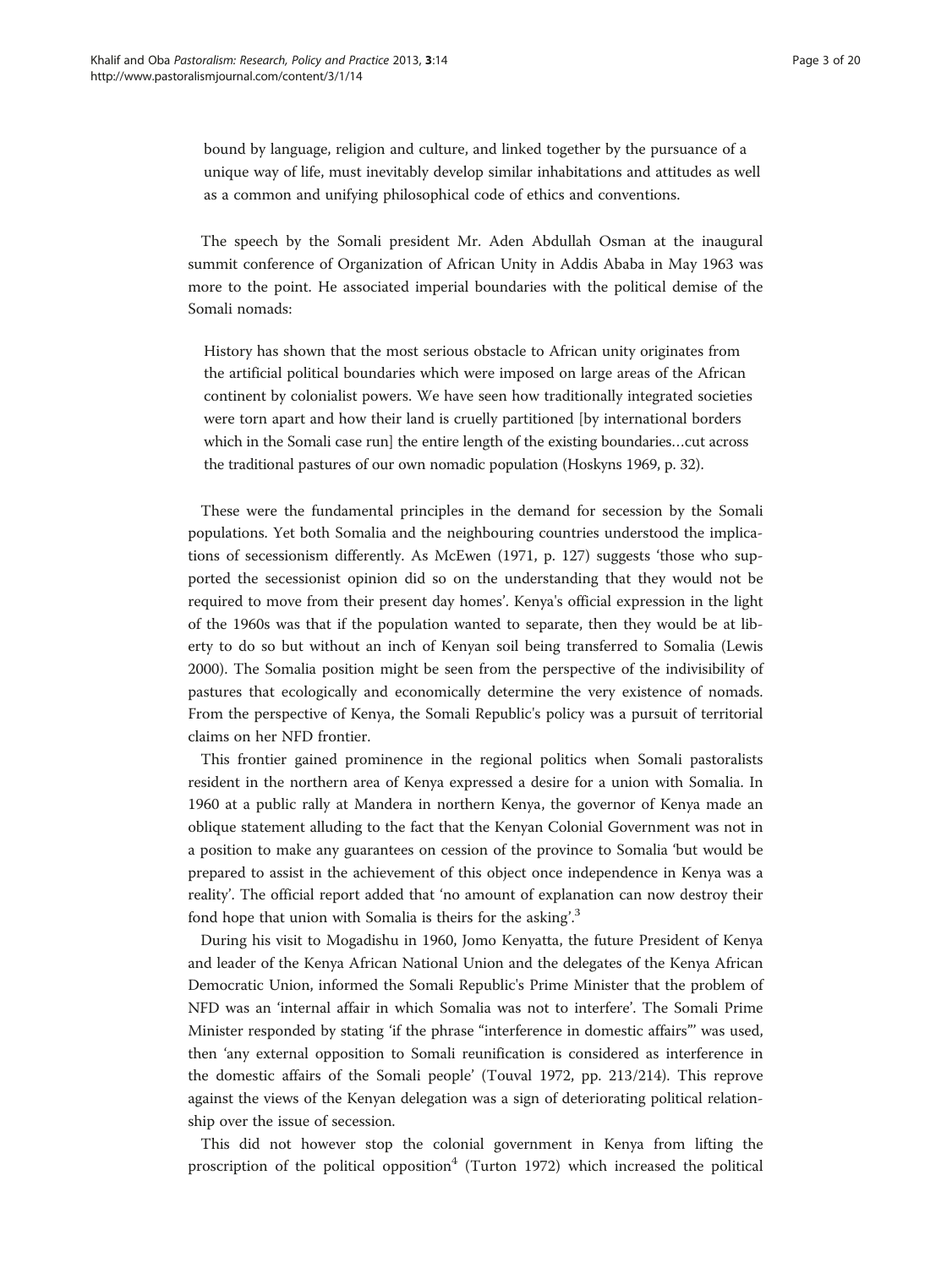temperature in the NFD after the union was formed between the former British Somaliland and Somalia in 1960. The political situation was such that the majority of Somalis in the NFD strongly supported self-determination with the option of uniting with the Somali Republic (Egal [1968](#page-18-0)). Additionally, in sallying for preparation for the registration of voters for the 1961 general election in Kenya, the Secretary of State for Colonial Affairs, Mr. Reginald Maudling, announced at the 1960 Lancaster House Conference that the views of the NFD residents would be sought on the thorny issue of secession (The Earl of Lytton [1966](#page-19-0)) against the strong anti-secessionist views of the Kenyan nationalist parties (Drysdale [1964](#page-18-0)).

The British administration, as promised earlier, called for constitutional arrangements in which different residents of the NFD would present their views. As would be expected, when the population was informed that they were to participate in the pre-Kenyan independence elections, the residents of the NFD (the majority of whom were Somalis) responded violently, displaying their disapproval and showing instead their desire to be united with the newly independent Somali Republic (Turton [1972](#page-19-0)). Campaigns for self-determination were conducted locally, and delegates were sent to Somalia in 1961 to ask for political and economic support to achieve their objectives 'by all possible means' (Lewis [2000,](#page-18-0) p. 186).

The Somali National Parliament 'passed a motion supporting the union of [NFD] with the Republic and urging the Government to press for self-determination for its people' (Lewis [1963](#page-18-0), p. 58). Similarly, the Somali party delegates at the Lancaster Conference in 1961 announced that they would boycott the forthcoming general election in opposition to the pro-independence Kenyan parties. The views of the Kenyan delegates were strongly expressed by Jomo Kenyatta and Tom Mboya who 'felt that the people of NFD…could not be expected to express a valid opinion until they had an opportunity of fulfilling a more positive role in Kenya's future and expressing the benefits [they would enjoy under] national government' (Drysdale [1964](#page-18-0), p. 108). These untenable positions resulted in the Colonial Secretary, Reginald Maudling, proposing a plebiscite 'to ascertain, and report on, public opinion in [NFD]' (Touval [1972,](#page-19-0) p. 183). The NFD Commission led by three prominent persons was assembled to conduct the plebiscite in the six districts (Mburu [2005](#page-18-0)).

The Commission completed its findings by December 1962, exactly a year before Kenya's independence.<sup>5</sup> The Commission arrived at three general conclusions: First, there was a fairly large pro-secessionist population that wished to detach itself from Kenya. Second, there was a pro-Kenya group that had been suspicious of the calls for union with the Somali Republic. Though lacking unity on the matter, the Borana Oromo (the Waso Borana supported the secession) had historical reasons for rejecting the Somali struggle for secession (Baxter [1966\)](#page-18-0). The Rendille and El Molo that supported secessionism had no relationship with the Somalis culturally and historically. The results of the plebiscite were thus divided, forcing the Kenyan Colonial administration to announce in Nairobi the decision for internal self-government within existing boundaries (Mburu [2005](#page-18-0)). The rejection of secessionism sent shockwaves of political dissent throughout the NFD (The Earl of Lytton [1966](#page-19-0)).

As anticipated, the outcome was a ruckus by the armed insurgency of the NFPLF against Kenya's security forces and pro-independent pastoral populations.<sup>6</sup> The outbreak of the war was followed by the looting of livestock, attacks on government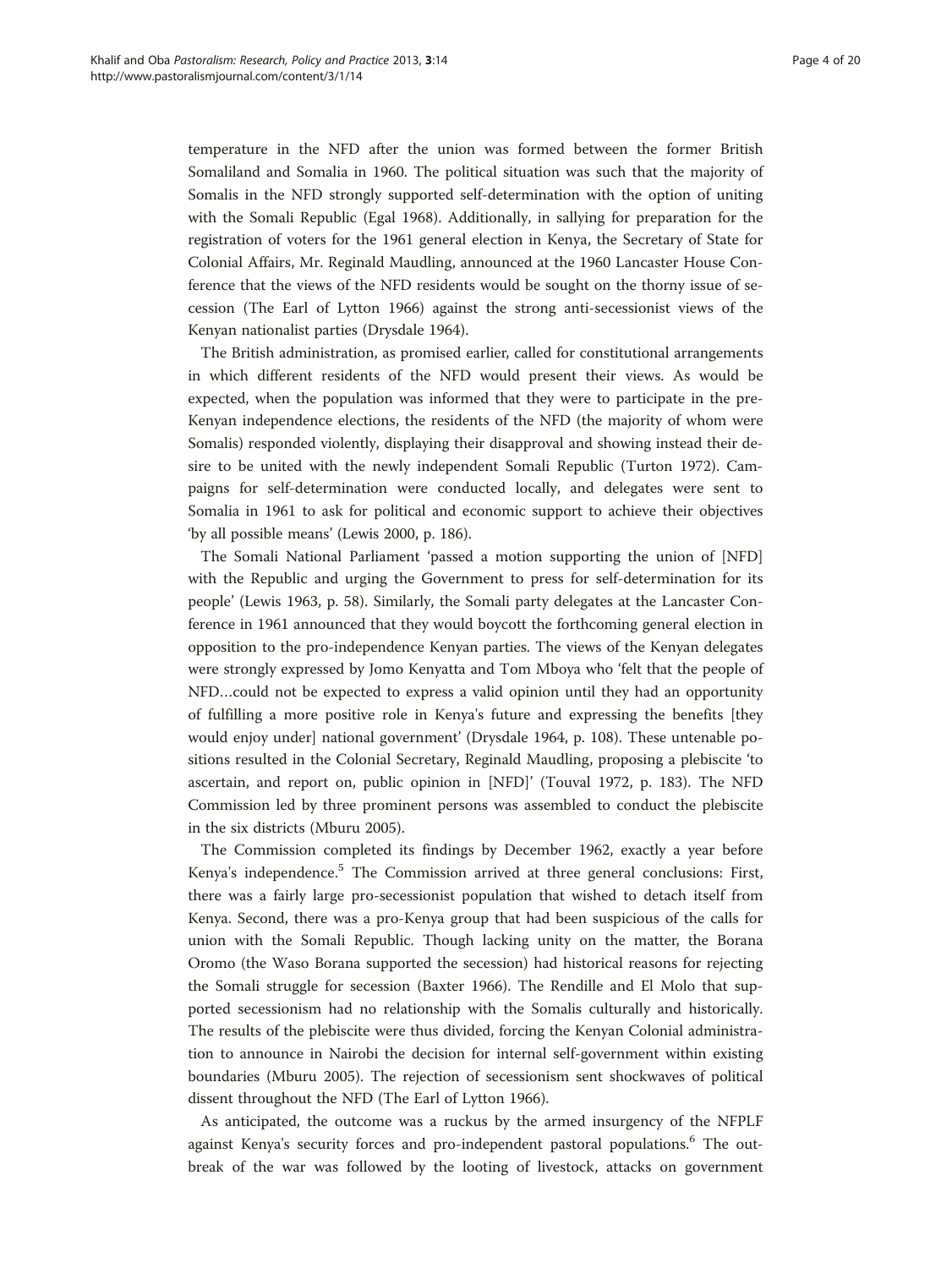outposts and assassinations of prominent persons opposed to the secessionist war. The assassinations of the Senior Chief (Haji Galma Dido) and the first African District Commissioner (Mr. Daudi Wabera) by the agents of secession in 1963 (Pieter [1964](#page-19-0)) were immediately followed by a declaration of a state of emergency throughout the NFD that 'entails the declaration of a five mile wide prohibited zone along the whole of the Kenyan side of the frontier with Somalia' to stop the shifta trained in Somalia from infiltrating across into Kenya (Hoskyns [1969,](#page-18-0) p. 43).

The outbreak of shifta insurgency from 1963 through to 1967 disrupted life in the NFD, with the brunt of the war affecting the pastoral economy. With the Kenyan leaders expecting a full-scale insurgency, the country's security forces were put on high alert to conduct counter-insurgency (Touval [1972](#page-19-0)). The security forces considered the whole of the NFD to be an operational area (Mburu [2005\)](#page-18-0). With considerable supplies of military hardware and training being provided by Somalia, the shifta created widespread terror. The government's response to the shifta pressure was to move the pastoralists in the affected areas into 'security villages'. The security clump down was spread in the six districts of NFD (Whittaker [2012\)](#page-19-0). Our focus is on the Isiolo District.

This is the period which the Waso Borana refer to as gaafa dhaabaa ('the period of stop'). They applied the term *dhaabaa* to describe the 'the stop' of pastoral production and of human liberty. The use of the word dhaabaa implies a break from a past that had been characterised by plentiful pastoral production (*gaafa quufa*) and by the continuous increase of livestock herds (gaafa hoormaata) to when the pastoral economy had in effect collapsed (*gaafa qoolooma*) - the period of destitution. By 1966, pastoralists were forced to move to the security villages, mainly in Garbatula, Merti and Madogashe (Figure [1](#page-5-0)), and their livestock was restricted to a 5-km radius of the camps. Any livestock or people found outside these areas were shot on sight by the police and the military. An estimated 20,000 people and thousands of head of livestock were forced into security settlements (Dahl and Sandford [1978](#page-18-0)) as a collective punishment and a reaction to the casualties suffered by the Kenyan army to the land mines buried by the insurgency.

Within a short period of time, the economy of the formerly wealthy pastoral population had been shattered. The shifta period had three main consequences: First, the collapse shifted the population from rural areas to local trading centres (Hogg [1980](#page-18-0)). second, the residual herds had substantially lowered reproductive capacity (Hjort [1979](#page-18-0)). and third, the impoverished population had become dependent on external food aid and in need of rehabilitation (Hogg [1980](#page-18-0), [1985\)](#page-18-0). However, two outcomes, nearly forty years after that war, have not been clearly understood: the status of the pastoral economy and the impacts of sustained banditry.

#### Study area

We selected communities living in Kinna, Kulamawe and Merti (Figure [1\)](#page-5-0). The Kinna area serves as a drought reserve for the Waso pastoral production. After the *shifta* war, the area attracted increased numbers of destitute people from the security settlements. These people had lost all their livestock and were settled on irrigation schemes run by the government and the National Christian Council of Kenya (Hogg [1986\)](#page-18-0). Some of the destitute from Kinna also became internally displaced, forcing them to seek jobs on farms in the neighbouring district of Meru. The community of Kulamawe was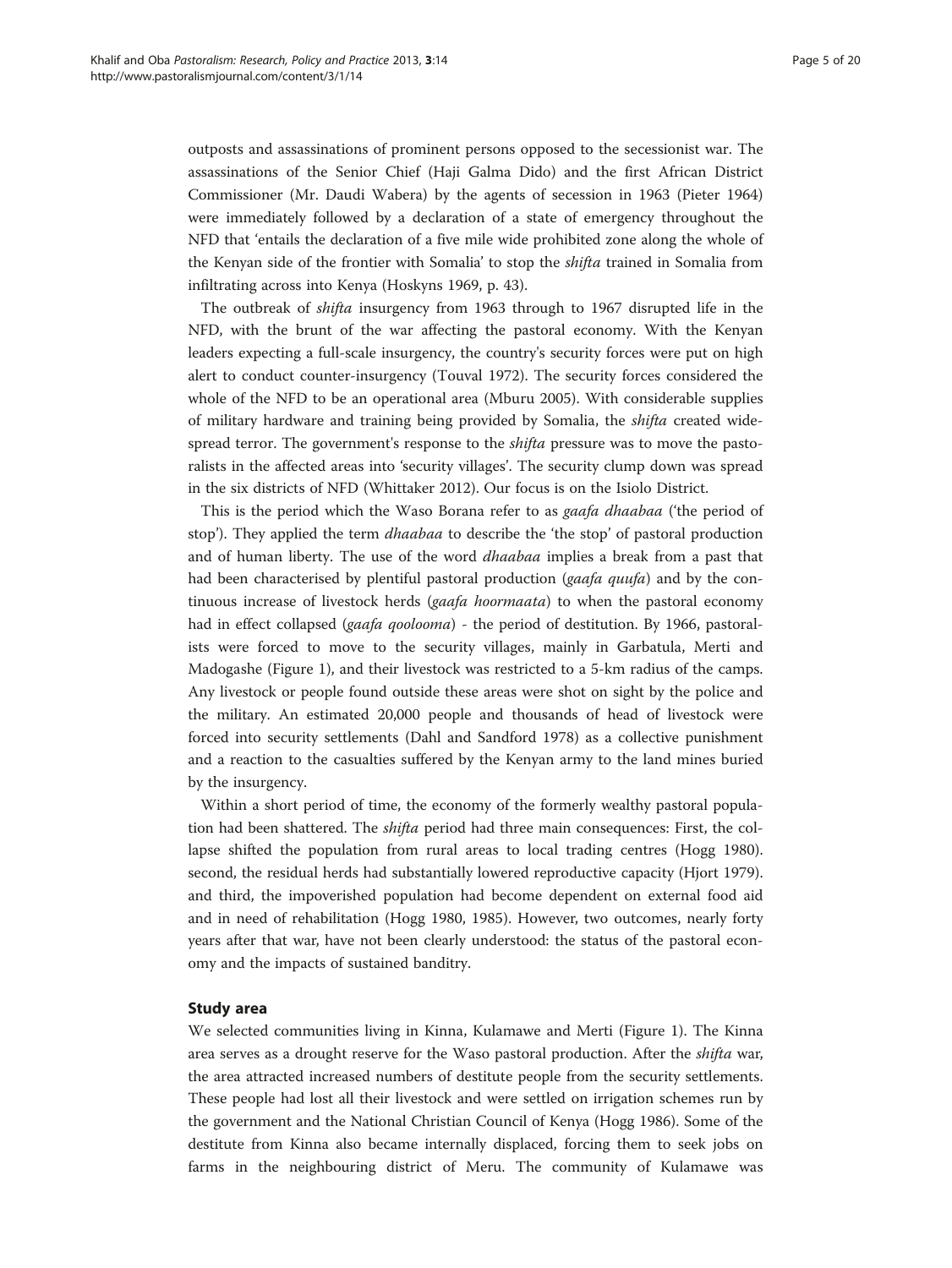<span id="page-5-0"></span>

historically renowned for the breeding of small stock and camels, while the Merti community formed part of the Uaso Nyiro River floodplain production system. We conducted a series of interviews in the three communities.

# Methodology

Key informants were selected, mainly elders who were over 60 and older, and in-depth interviews were carried out with 12 key informants from Merti, 15 from Kinna and 10 from Kulamawe. The key informants were knowledgeable about the history of the Waso pastoral production system and had personal experience of the shifta war. Some of the elders selected had participated in the insurgency. Other informants included local security committee agents as well as government security personnel, pastoralists who had fled to Somalia and those who had remained in the security camps. These key informants provided detailed descriptions of Waso pre-shifta pastoral production in terms of the main livelihood strategies of the people. We analysed their narratives on perceptions of the impact of the shifta war on the pastoral economy. We supplemented their information with government sources and newspaper articles.

Additionally, to understand the long-term impact of the shifta war on household livestock holdings, a total of 300 households (60 households from Merti, 120 from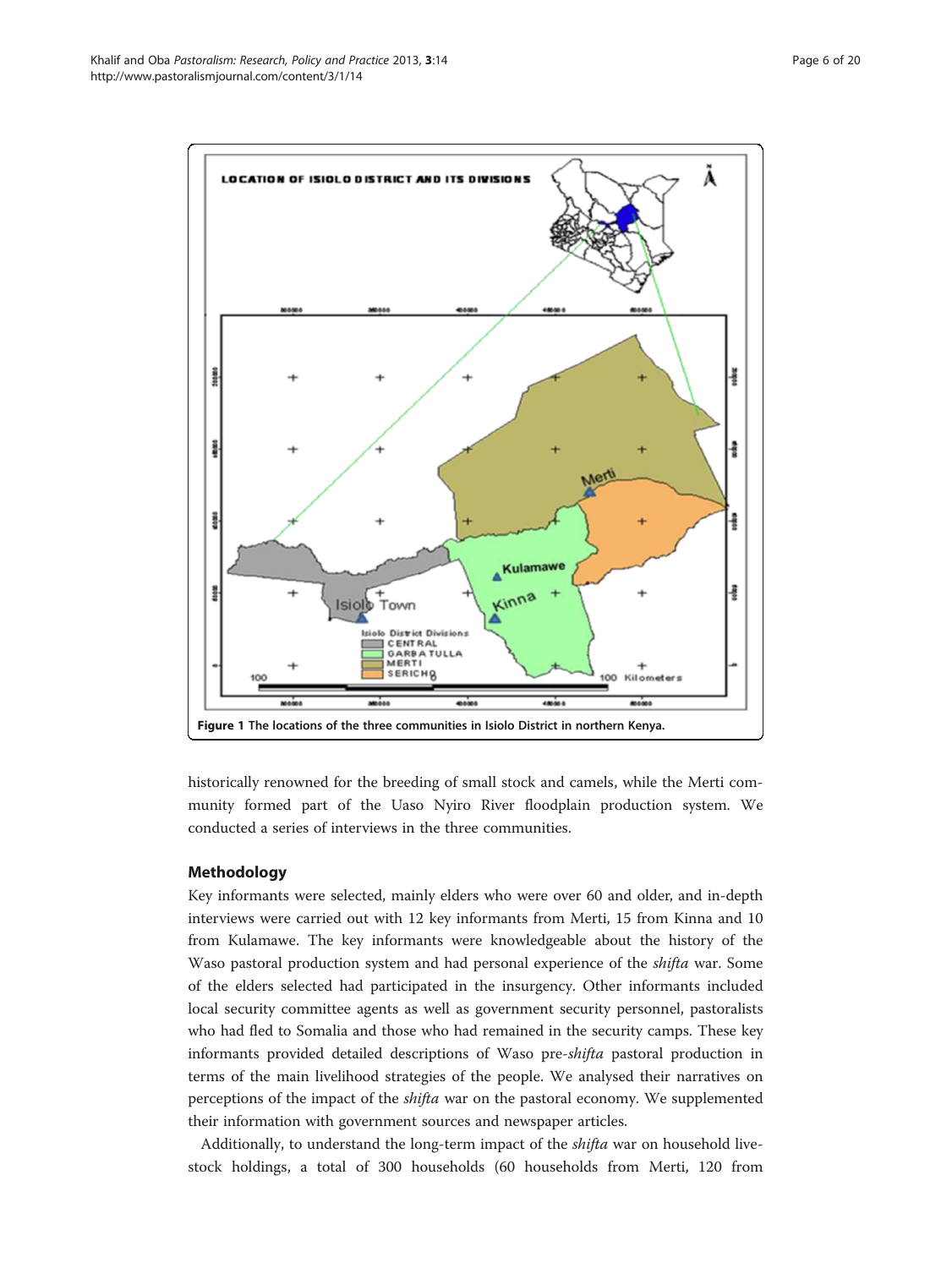Kulamawe and 120 from Kinna) were interviewed using a structured questionnaire. They answered questions such as the following: What was the impact of the shifta war on the people? How was livestock production affected by war? Which livestock was most affected? Further, 32 households from Merti, 58 from Kulamawe and 40 from Kinna were interviewed in detail. The informants were asked to report on the estimated numbers by livestock species owned by the family just before the start of the shifta war and at the end of the dhaabaa period in 1968. With the help of the selected family members, the households' livestock holdings for selected years from 1984 to 2007 were reconstructed (here, the family used herd life histories). The selected years were memorable: they were either periods of droughts or heavy rainfall. The aim was to assess the increase in animal numbers, as this might indicate a pastoral recovery since the collapse (i.e. since 1968).

It should however be noted that such recall data are subject to error as a result of memory loss. To minimise this, we interviewed the household heads in the company of their family members so that their memories could be refreshed. The households were asked to report on what they considered to be the major factors that impeded herd growth after the shifta period. In analysing the collapse of the pastoral economy, we calculated the mean estimated livestock holdings for the selected households just before the shifta war, and again in 1968 (at the end of the war), and then calculated the percentage change in terms of the remaining herds in the subsequent years (Figure [2](#page-7-0)). The term 'recovery<sup>,7</sup> implies that the livestock economy had regenerated to the pre-shifta levels, or, given the magnitude of loss, that the livestock economy had stabilised in comparison with the pre-*shifta* period. Recovery might also imply herd sizes greater than the residual herds at the end of the conflict in 1968. We made the following additional assumptions regarding livestock recovery: (1) We did not attempt to distinguish the sources of the livestock. (2) We accepted that the total livestock population, comprising different species (i.e. cattle, camels and small stock) per household during the selected periods, irrespective, represented 'herd recovery' or lack of. (3) The extent of recovery was site-specific.

## Results and discussion

#### Communities' perceptions of the pre-shifta pastoral economy

The shifta war had major ramifications for the lives and livelihoods of the Waso pastoralists. In the pre-shifta period, the Waso Borana were among the wealthiest pastoral groups in northern Kenya (Baxter [1954\)](#page-18-0). The Waso ecosystem and its pastoral economy were described as follows by a local elder:

Before *shifta* came to our land, Waso was a land of plenty (lafa quufa)...we had lots of cattle and goats…we were wealthy (nuu dureyii). We also had plenty of meat and milk and people loved each other [too].<sup>8</sup>

The term *quufa* describes a state of pastoral wealth and a sense of personal satisfaction. This evaluation was supported by another elder:

In the pre-shifta period…a person with 200 goats or 100 cattle was considered poor…and we had no problems. We were self-sufficient like the [the British]…and we used our land freely....<sup>9</sup>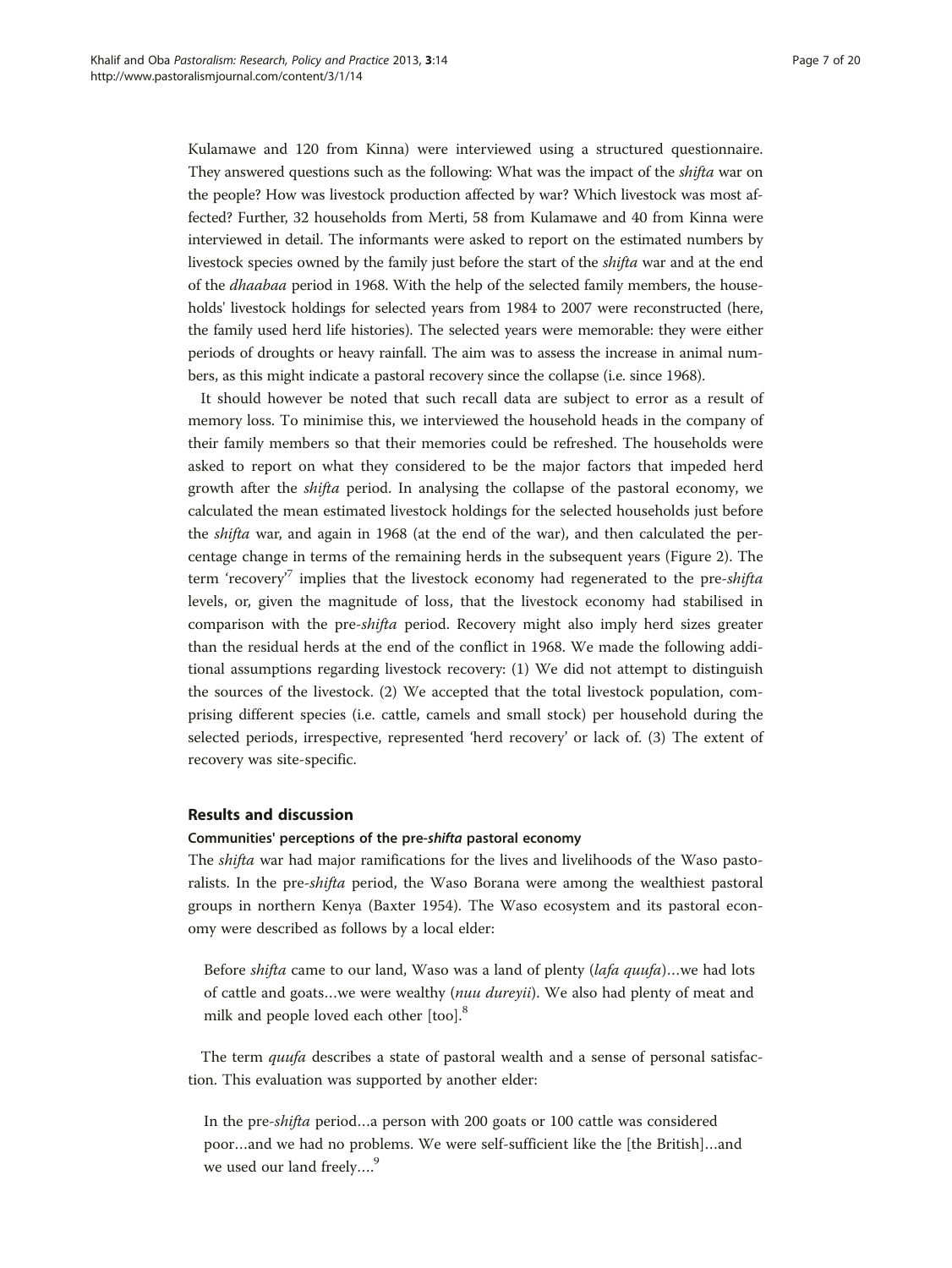<span id="page-7-0"></span>

The two observations above portray the pre-shifta Waso Borana as an ideal pastoral society in a number of ways: (1) The community owned large herds of livestock with an abundance of livestock products; this demonstrated high productivity of the pastoral economy. (2) The Waso Borana could migrate with their herds within a large expanse of productive rangeland. The vast grazing areas that were available to them were characterised by important ecological variations, making some grazing areas more suitable for particular types of livestock.

The sampled households confirmed that in the pre-shifta period the Waso Borana were wealthy pastoralists. Even at the time, it is worth noting that the flocks of small stock were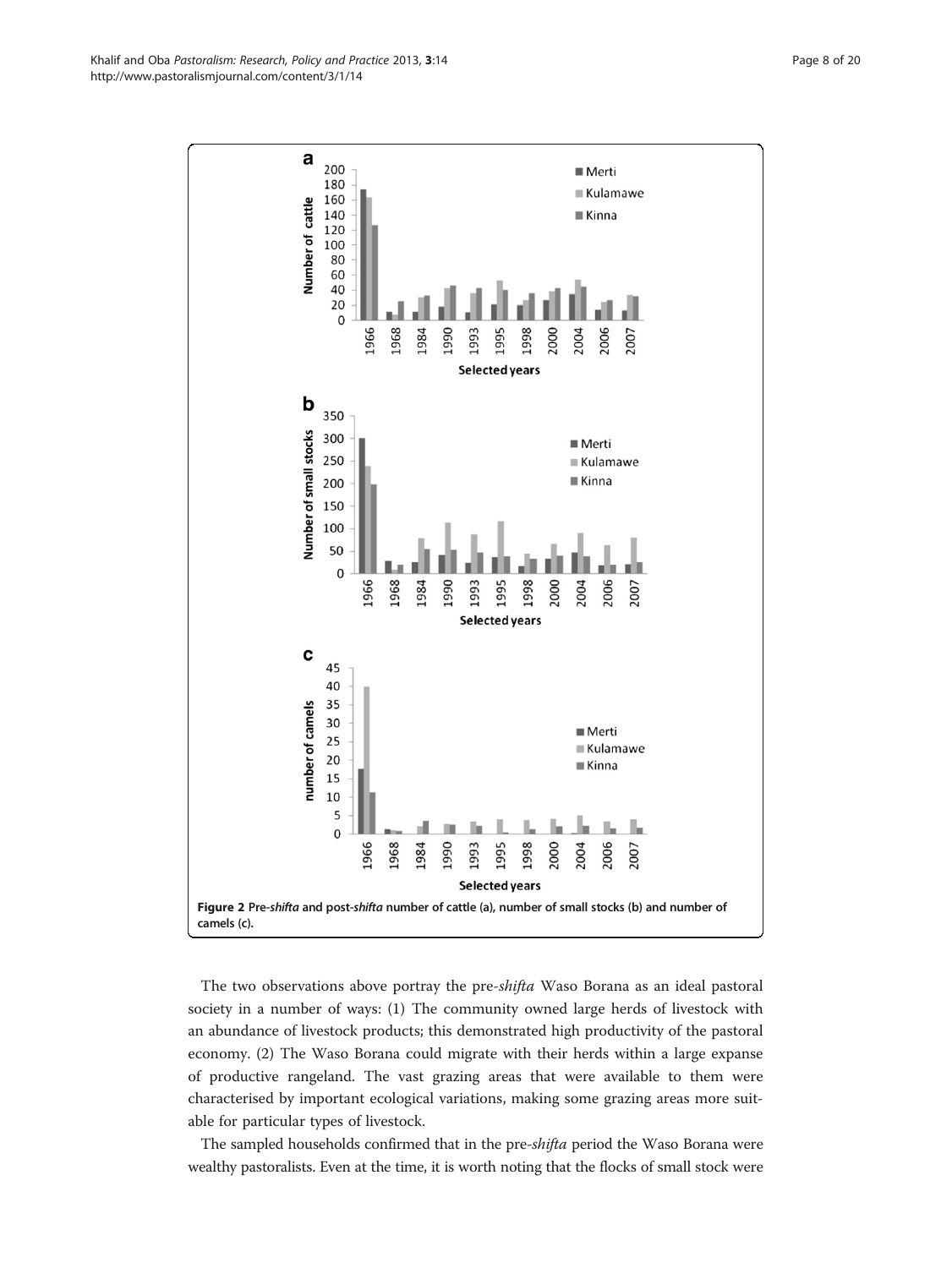the largest in terms of numbers per households, with mean populations of 301 animals per household in Merti, 239 in Kulamawe and 198 in Kinna (Figure [2](#page-7-0)). The cattle holdings were also substantial: In Merti, there was a mean of 174 heads of cattle per household; the smallest herds were found in Kinna, where there were 126 heads per household. In the pre-shifta period, it seems that the camel population was relatively small. The households with the largest camel herds were from Kulamawe, with a mean of 40 animals; those with fewest camels were from Kinna, with a mean of about 11 animals per household. We can thus deduce from the recalled livestock holdings in the pre-*shifta* period that all three communities had the benefit of a strong pastoral economy.

Baxter [\(1954\)](#page-18-0) reports that the Waso pastoralists recall moments of prosperity when a few individuals 'even became too foolish' and forgot that living in a risky environment required personal moderation.<sup>10</sup> Like other pastoralists in the NFD, the Waso Borana had to deal with a highly variable environment, characterised by a 'boom' in production during wet years, when there was a surplus of pastoral products, and a 'slump' during drought years, when production declined. A common view among the herd owners we interviewed was that in the pre-shifta period, the gap between the rich and the poor was minimal because of the high livestock holdings per household that created selfsufficiency. However, this state of pastoral well-being changed during and after the shifta war. We interrogated the communities' perceptions.

#### Communities' perceptions of the impact of the shifta war

The Waso Borana suffered the brunt of the onslaught from the insurgency and the Kenyan security's counter-insurgency (Hogg [1980](#page-18-0)). When the war intensified, the Somali clansmen were able to cross into Somalia with their livestock, while most of the Waso Borana did not have such an opportunity (Hjort [1979](#page-18-0)). People were arrested and many died as a result of the extra-judicial killings (under the guise of fighting the *shifta*). The following is one of the narratives by a survivor who lived to tell the story:

The military selected around 70 men from the security camps in Garbatula. We were told we were being taken to Isiolo town to be interrogated on the shifta activities in the area. While we were half way in our journey, in a place called Toiboto, the vehicle was stopped and the military personnel started shooting at us indiscriminately. Some of us who survived jumped out of the vehicle and ran into the nearby bush. Many were not as lucky and at least 47 men were killed that day. The following day there was broadcast on the national radio that *shifta* were killed by the military...and yet we were innocent civilians. $^{11}$ 

In Merti, a key informant also reported how some people lost all their family members:

Jirmo Katelo fled to Somalia during the shifta period. While he was away, all members of his family were killed by the military in a day. The total numbers of family members killed were 18; including his wife, children, brothers and his elderly parents. He was the only survivor....<sup>12</sup>

The security forces used the excessive powers conferred on them to deal with *shifta* combatants and innocent civilians. The deaths of many people and the systematic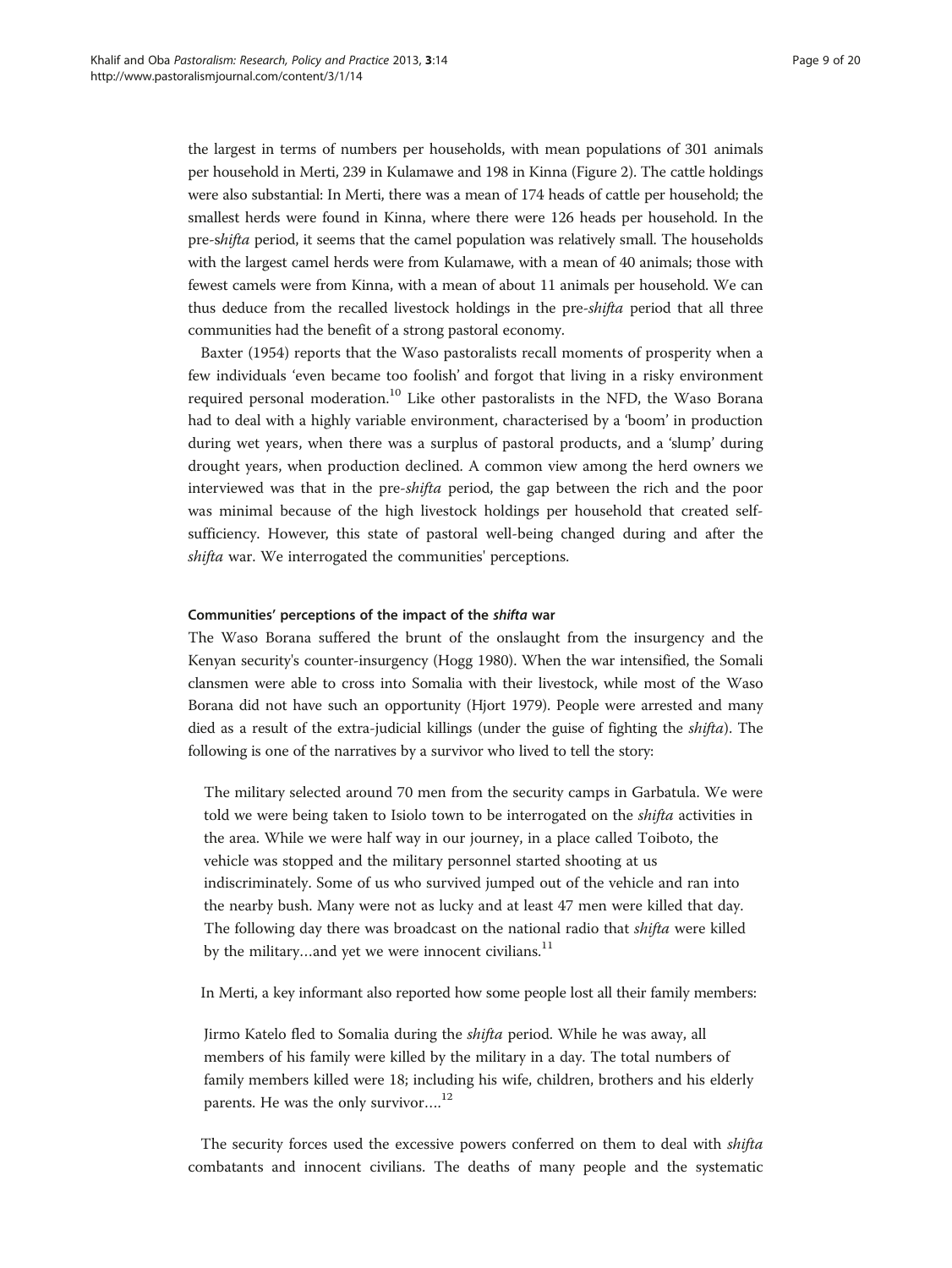arrests of others had direct implications for the pastoral labour force. A key informant from Merti summarised the community's perception of the shifta war as follows: '…we perished and so did our livestock'.<sup>13</sup> The livestock losses were caused by a combination of factors: raids by shifta, confiscation by government officials and animal deaths from starvation (Dahl [1979;](#page-18-0) Whittaker [2012](#page-19-0)). For example, the shifta raided and took 600 cattle and 130 camels belonging to Boru Bonsaa's family.<sup>14</sup> Moreover, a large number of livestock and people were said to have died due to indiscriminate bombardment by the military. For example:

Kanchoro Kormayu's family owned 175 cattle and 75 camels when they were put in the security camp in Garbatula. The military machine-gunned the herd and killed his younger brother. They came out of *dhaabaa* without a single livestock head.<sup>15</sup>

Further, similar cases were described:

The family of Sora Galma Roba had 600 cattle and 400 goats when they were put in the security camp. During the…war their livestock was machine-gunned by the military and as result his two uncles and a cousin died. By the end of shifta war the family remained with only 5 cattle and 30 goats. $^{16}$ 

#### Moreover:

The family of Jillo Hassano had 60 camels and on one fateful day, the military machine-gunned the herd and killed all the animals together with the two herders.<sup>17</sup>

One elder said, 'the numbers of livestock confiscated by government, machinegunned by the army and those that died out of starvation are almost equal'.<sup>18</sup> Another elder stated:

…I bear witness that for sure our livestock were taken away from the camps to Isiolo and other towns in Kenya by the military and the police…I have been part of the government security committee and I have witnessed it…our livestock were finished by the government. On one occasion 37 karra [A karra is an enclosure that can accommodate 100 livestock and therefore 37 karra is equivalent to 3,700 animals] of mainly cattle and small stock were taken away by the military.<sup>19</sup>

Apart from the official government confiscation, the security personnel were also accused of extorting livestock for personal benefit. A former member of the security committee said:

…we were expected to bribe them so that they would tell us when the military would come and do bombing…so each day we were told to provide them with one bull [for slaughter]...we lost many livestock also because of these daily bribes.<sup>20</sup>

The atrocities towards the civilians and their livestock and property had been reported in the media and in some cases in the official reports. While many of the official documents on the insurgency period have not been opened for public viewing,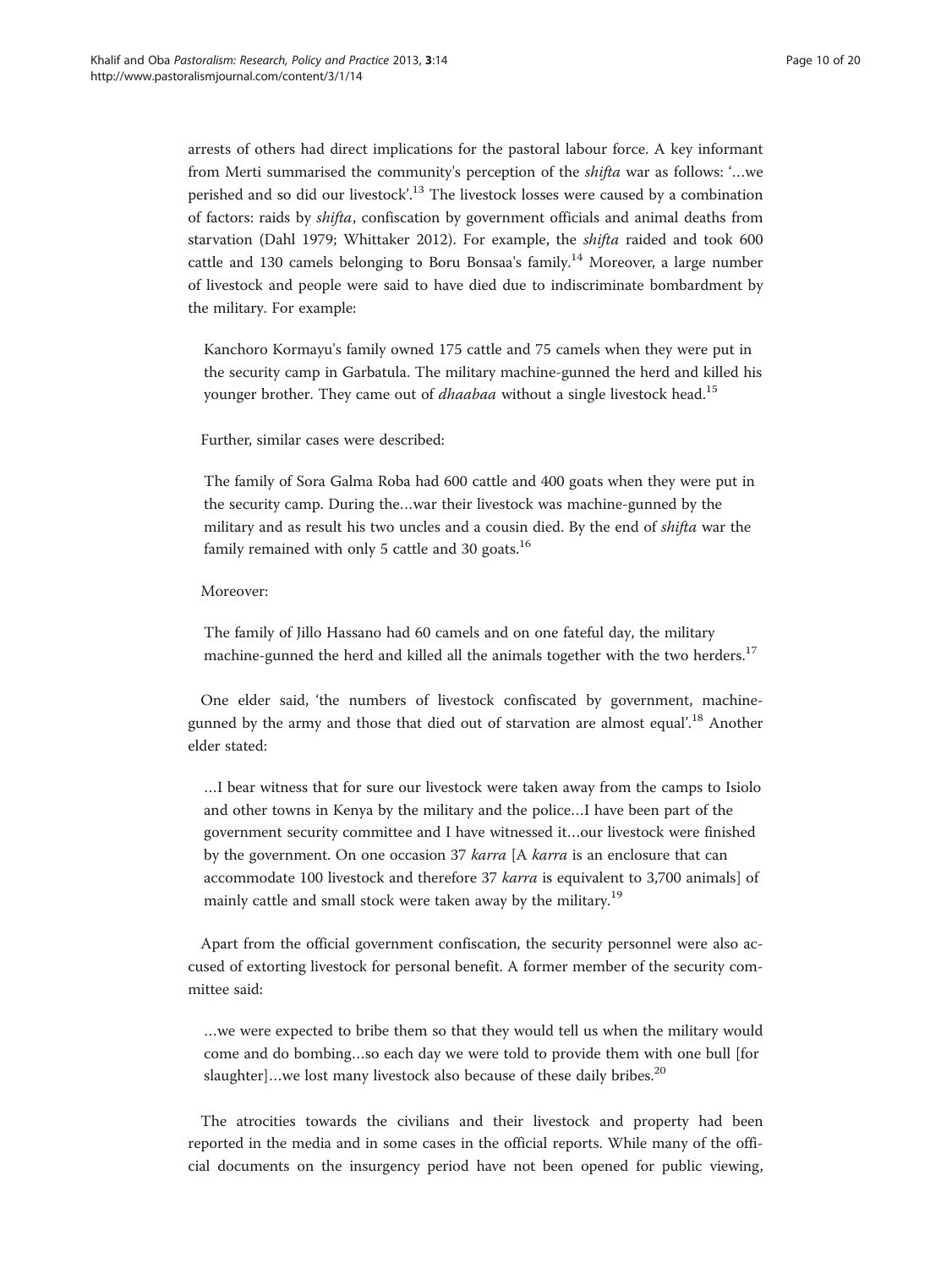existing information nonetheless overwhelmingly shows that serious crimes might have been committed by the state agents. This can be gleaned from the reports of the media and the government at the time.

### The media and the government reports on the shifta war

By 1964, the intensity of the conflict was heightened with the insurgency attacking government stations and towns and also preying on local communities. The government could not contain these attacks, and as a result, the residents were terrorised by both the shifta and the army. The national newspapers reported a series of violent incidents in the NFD. For example, the Daily Nation, on Wednesday, 18 November 1964, carried the following report:

Thirty-two shifta are known to be dead and about 40 wounded following a five-hour battle with Kenya security forces at the weekend. The battle took place in Merti… [when] the army and police intercepted a shifta gang of 250 deep in the gully....<sup>21</sup>

There were reports on intensified attacks by the *shifta* on businesses of the local residents of Waso. For example, the Daily Nation, on Monday, 24 December 1964, reported that:

A gang of 12 to 20 shifta is believed to have attacked a shop owned by Mr. Guyo Shano and stole goods valued at £52-105.<sup>22</sup>

The newspapers also communicated government propaganda against the shifta. In some cases, the so-called *shifta* reported as killed were in fact members of the public, who were alleged to have supported the *shifta*. The *Daily Nation*, on Thursday, 20 April 1965, observes:

Kenya's security forces in the north-eastern region have been given orders to shoot anyone in the area suspected to be a  $\it shifta$ .  $^{23}$ 

A telegram sent by the administration from Garbatula states:

It has been found out that some disloyal citizens still communicate with shifta and they have been buying food stuff and take to *shifta* in the bush (sic). In view of this the sub-district security committee is of the opinion that an order from Province be sought so as to give power to security forces to convict anybody found with the food stuff...outside trading centres.<sup>24</sup>

In the circumstance, the distinction between shifta combatants and the local citizens was blurred. Local people were targeted by the army on any flimsy grounds. It was common for the government security forces to demand more powers, including powers of arbitrary arrest and the confiscation of property, all under the justification of increasing security problems. In one such incident, the sub-district security staff of Garbatula requested permission to seize the pastoralists' livestock, and this was granted by a legal notice. The notice, communicated telegraphically to the Regional Government Agent in Isiolo, states, 'The sub-district Security Committee is of the opinion that the District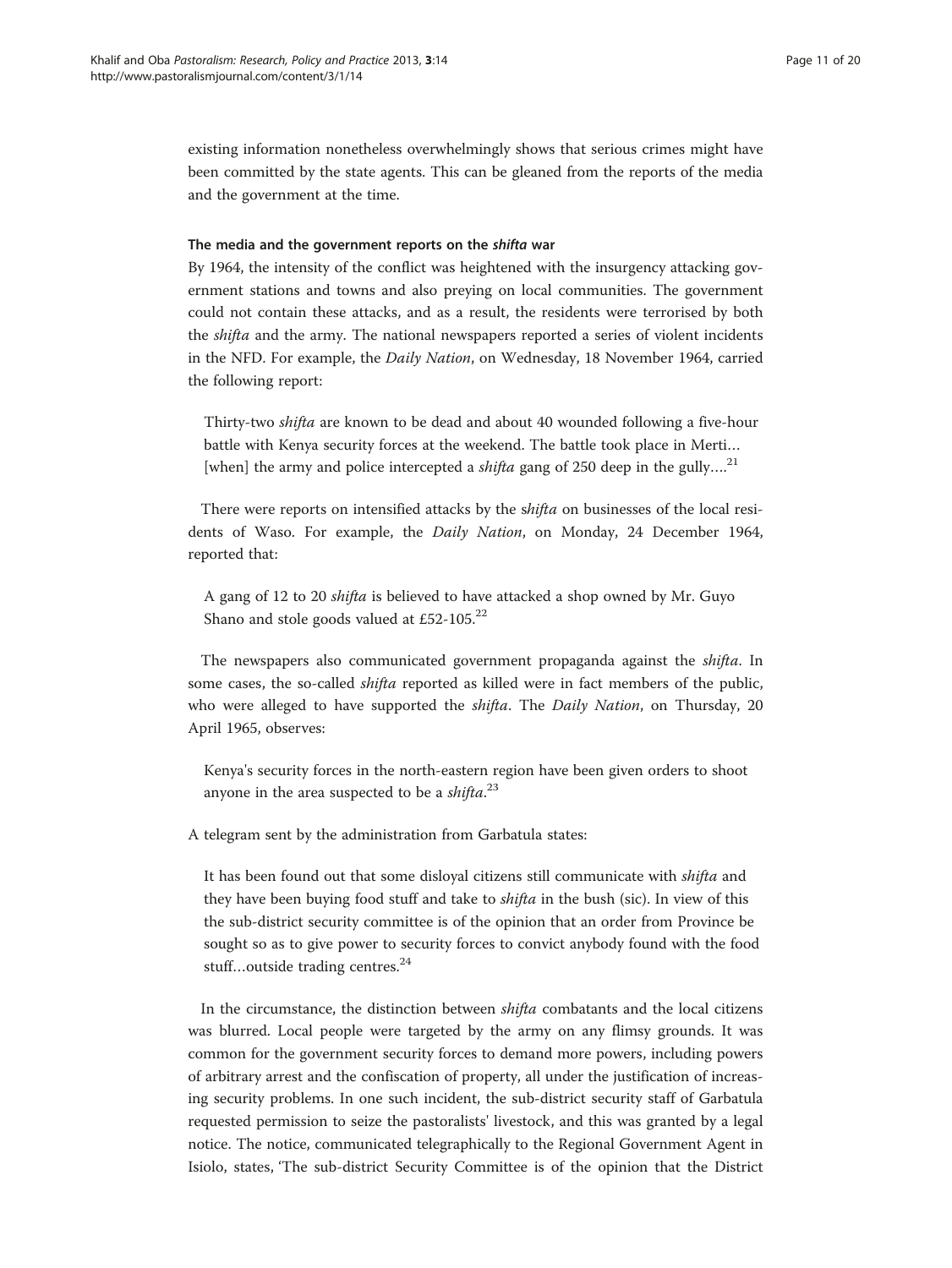Officer, Garbatula, be empowered to subordinate Course [a code for extra-judicial action] to enable the government to recover time and money already wasted'.<sup>25</sup> Indeed, the order was calling for the government agents to use the excuse of anti-shifta activities to loot livestock from the people. The normal movement of livestock and people was restricted by the government through a Public Order Act. The Order includes details of the curfew imposed:

In exercise of the powers conferred by section 8 (1) of the Public Order Act, the Provincial Police Officer for the Eastern Province by this order directs that within the areas described by the schedule to this order and during the hours between 6.30 p.m. and in the afternoon and 6.30 a.m. of the following morning, every person shall except under and in accordance with the terms and conditions of a written permit granted by a police officer...remain indoors.<sup>26</sup>

There were three main objectives of this draconian order by the police: (1) to reduce any potential contact between the civilians and the shifta, (2) to break the morale of the hard-core shifta members so that they would surrender to the security forces and (3) to completely transform the lifestyle of the nomads from one of mobility to sedentarization. The government was aware that these changes would have an adverse impact on the pastoral economy. In one of the government reports on the shifta activities, the following observations were made in relation to these aims:

The year has seen an intensive effort by the Provincial Administration to complete the manyatazation [villagisation] plans throughout the Province, and by October 1966, the majority of the people were accommodated in villages. This concentration of the people and consequential tighter control of grazing areas no doubt had its effect on the morale of the *shifta*, as they were further removed from contact with their friends and relatives in the villages.<sup>27</sup>

The District Annual Report of 1967 added that 'many animals died as a result of concentration in and around the [security villages], and as was expected, famine came through the backdoor'.<sup>28</sup> It is clear that the famine was not the result of natural causes but was induced by the deliberate policy of exclusion and restriction of the supply of food in the region. For the pastoralists, the death of their livestock removed their access to food. The report further added, '[a]s a result of the intensified anti-shifta campaign, many Somalis, Borana and others in Isiolo District…ran away from the area…The population of the district dropped considerably and trade was very much affected'.<sup>29</sup>

In response to the shifta activities, the government established a Special Operations Committee stationed in Isiolo to coordinate all operations in shifta areas. Unofficial sources we interviewed confirmed that the operation afforded the army a free hand to deal with not only the *shifta*, but also with civilians.<sup>30</sup> The impact of these actions on the livestock economy was dire. According to the Annual Report of the Garrissa District of 1968:

…People who were known to have involved themselves in shifta activities had their property including cattle and all seized…and was confiscated and sold by public auction…So, in 1968 the cattle population, and particularly shoats [i.e. sheep and goats] had decreased considerably.31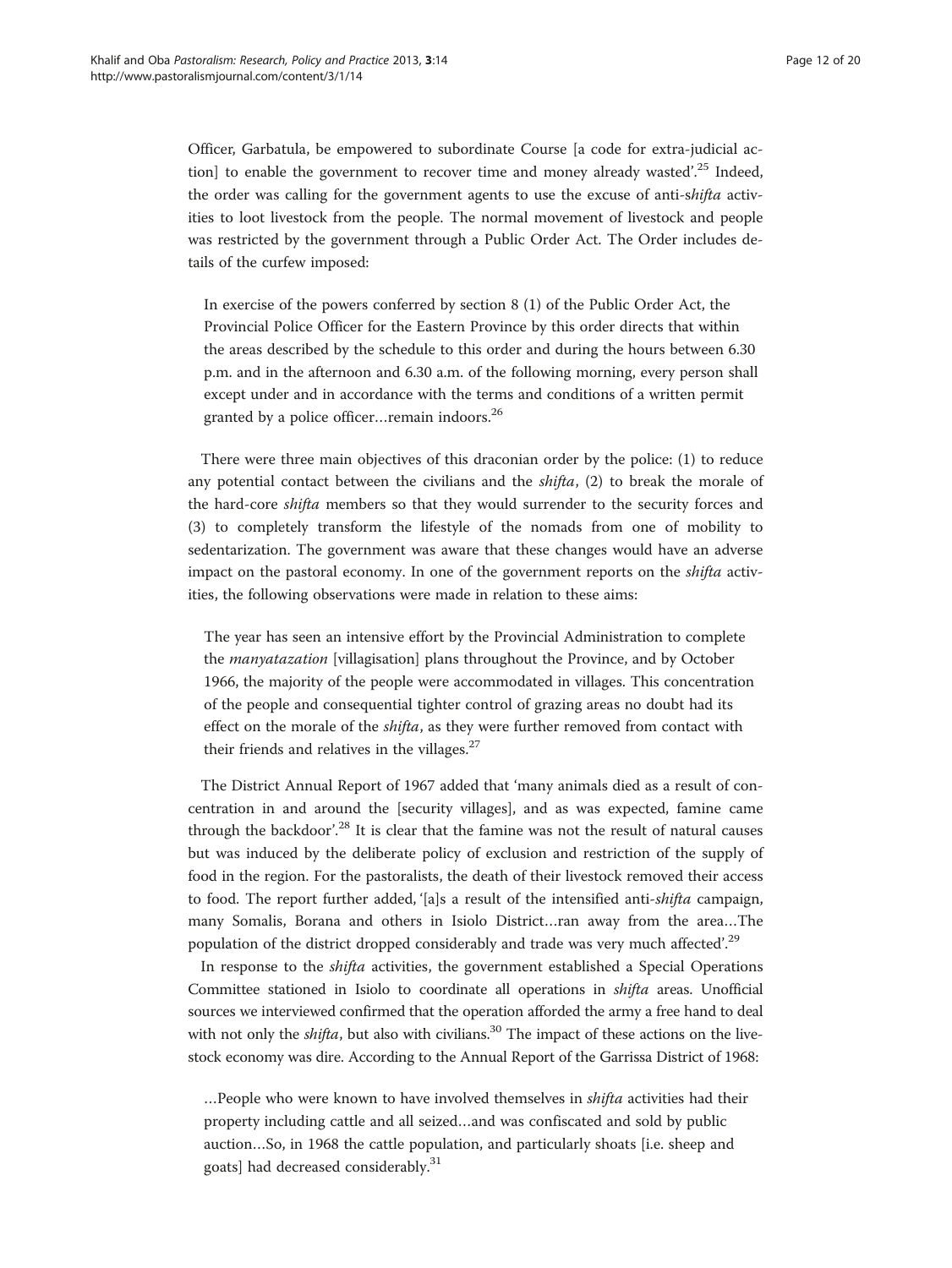The government statistics minimised the number of civilian casualties caused by army operations and were completely silent on the number of livestock looted or destroyed by the military. Instead, government statistics of 1963/1965 to 1967 reported that a total of 28,500 head of livestock had been stolen by the shifta, with less than 12% recovered. A report in the daily newspaper, The Standard, on the main impact of the shifta and the army during the 1960s and 1970s summarises the situation at the time: '…survivors of the drought and the war were left very poor. Many women [were] widowed, children orphaned and whole families separated'.<sup>32</sup> The overall picture is that the livestock economy was severely affected by the war. The confiscation of livestock was a deliberate move by the government to punish the Waso Borana in response to the army's high casualties caused by land mines laid by the insurgency. A government report added:

The month saw increased *shifta* activities and introduction of landmines, which resulted in over 490 head of cattle being confiscated and more destroyed by security forces, as a punishment to the hostile tribesmen.<sup>33</sup>

The District Commissioner (R.K. Musyoki), Isiolo, ordered as follows:

That 10% of the stock seized from the Kubi Turkana Manyatta be confiscated. All seized stock belonging to persons who assisted *shifta* personally during the period of 18th to 20th March 1965 to be confiscated. All seized stock belonging to the shifta leader Mohamed Awl and any other shifta to be confiscated. All the proceeds of the sale of such confiscated stock to be paid into the SD. (A) Act Fund.<sup>34</sup>

As the war gradually came to an end and peace was declared between Somalia and Kenya<sup>35</sup>, the local pastoralists were informed that they could claim compensation for the livestock destroyed or stolen. Though we found no evidence in the archives that the victims were compensated, there are detailed correspondences where the complaints by the pastoralists were filed. This material would be reported elsewhere, suffice to summarise some key incidents. More than 150 herders presented claims to the government. The Borana herd owner Boru Soraa was one of those who presented such claims to the District Commissioner, Isiolo. His letter states, 'This is to inform you that in 1965 my 110 head of cattle were taken away by government due to the problem of s*hifta*, I am asking for compensation'.<sup>36</sup> Mr. Halake Guyo reported that on 9 November 1966 the security forces confiscated 400 cattle at Moliti (Kulamawe). Some claims were submitted by women. For example, Asha Warsame Farah (a Somali) claimed that 200 sheep and goats, 1,100 cattle and 30 donkeys belonging to her had been taken by the government security staff in 1967. The correspondences also claim a large loss of property in terms of destruction of houses. A group of 205 families sent their claims to the District Commissioner, reporting the loss of a total of 17,436 cattle, while eight families reported the loss of 2,474 sheep and goats, 30 camels and 197 donkeys, and the destructions of businesses. $37$  The outcome of the insurgency and the government counter-insurgency was severe on the pastoral economy, the effects of which is still being felt some 44 years after the war ended.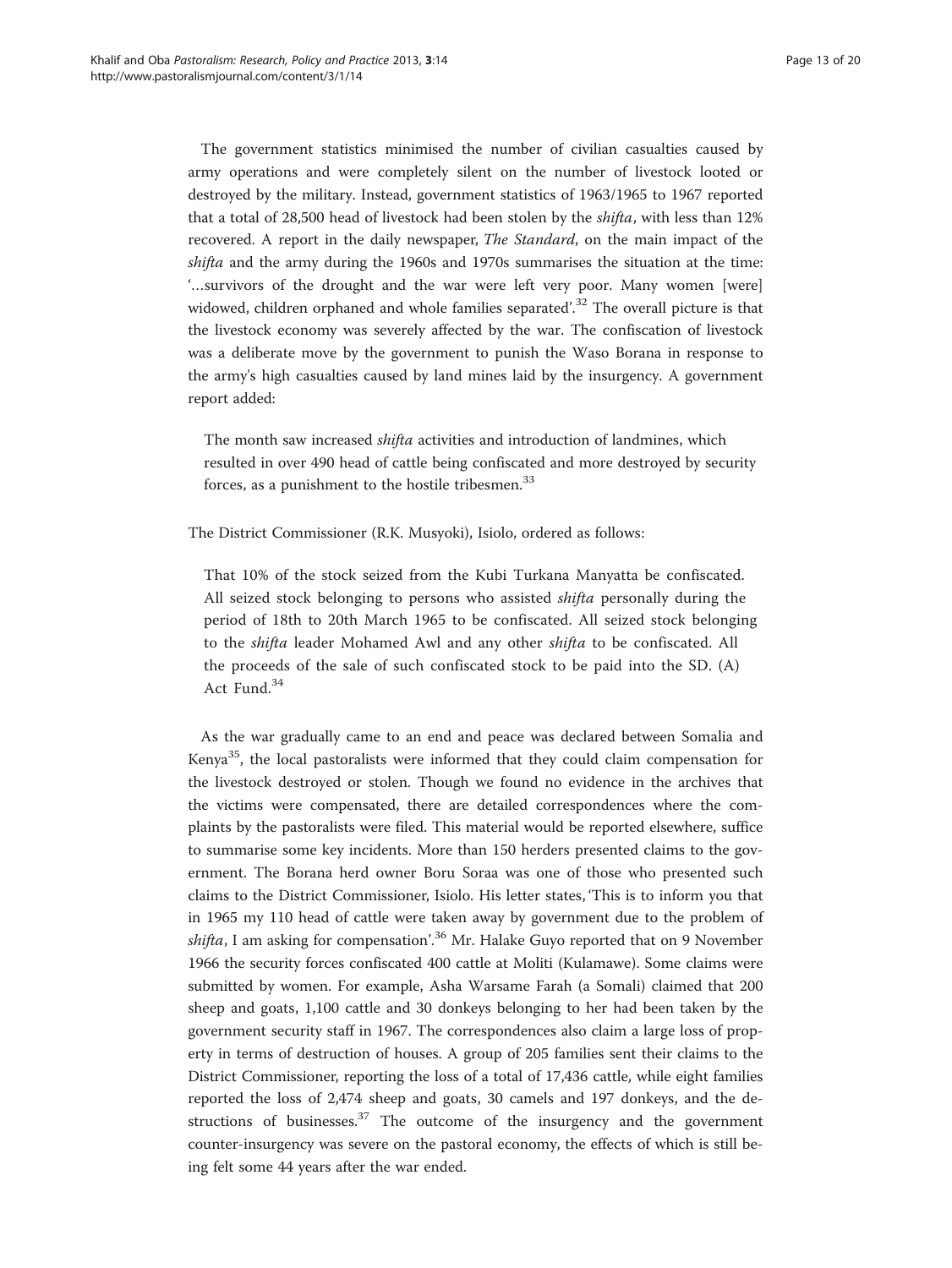#### The pastoral economy forty-four years later

By the end of the shifta war, two species of livestock had almost disappeared: these were small stock and the camels (Dahl [1979\)](#page-18-0). Hogg ([1985](#page-18-0)) estimates that between 1963 and 1970, the camel population declined by 95% and the small stock population by 90%. The camel population declined sharply, partly because the Sakuye camel keepers fled to Somalia with their herds. However, the camel herds perished as a result of tsetse fly effects that caused huge mortalities. Their herds of small stock were decimated because they were frequently slaughtered to provide food for starving families and eaten by the security forces. One elder summarised the status of the small stock herds and camel population by the end of the shifta war:

At the end of dhaabaa the sight of small stock became a rarity and was a sort of amusement and attracted a lot of attention. People would shout across the villages and tell each other 'come out and see some goats' as if they had never seen it before or as if it were some kind of a new creature that had come into existence. For sure, this species almost disappeared.<sup>38</sup>

The elders interviewed reported that nearly all the Waso pastoral families had been rendered stockless within a very short period of time. Our household data confirm the collapse of the livestock population and pastoral economy in the aftermath of the *shifta* insurgency (1968) across all three communities. Camels were the species most affected by the conflict. At the end of insurgency in 1968, the mean camel holding of Kulamawe was 7.2 animals per household, and they registered the highest loss, of 97.5%. The mean camel holding in Merti was 11.5 animals, showing a decline of 93%. Kinna had a mean of 25 camels per household, registering a decline of 80.2%. The small stock holdings showed a decline across the three sites averaging 92.3%, while the cattle population declined by 89.6%.

The livestock populations during the selected years (1984 to 2007) never reached the levels of the pre-shifta period (Figure [2a](#page-7-0),b,c). The pastoral economy has persisted at lower population levels and showed a minor recovery at a rate of about 0.4% per year. The comparisons of the herds by species and by site showed some variation, but overall, there was no recovery, which the communities blamed on persistent banditry since the shifta war and frequent droughts.

#### Impact of banditry and recurrent droughts on pastoral economy

The proliferation of small arms had transformed the conflict from a regional war to local banditry after the emergence of Somali bandits involved in organised poaching, mainly elephants for their ivory (Daleo [1979](#page-18-0)). This caused high levels of local insecurity in the Waso region. The economic agendas of the poachers are central to continuation of armed conflicts fuelled by increase in the supply of small arms (Collier and Hoeffler [2004](#page-18-0)). Banditry on the highway, night attacks on households or businesses and attacks on ordinary travellers disrupted the recovery. One resident of Kulamawe reported the following event that happened after the end of shifta war:

…If they spot businessmen they kill them and loot the goods they are transporting. This is how the Waso Borana lost all their prominent businessmen. I can count up to 20 businessmen killed by bandits.<sup>39</sup>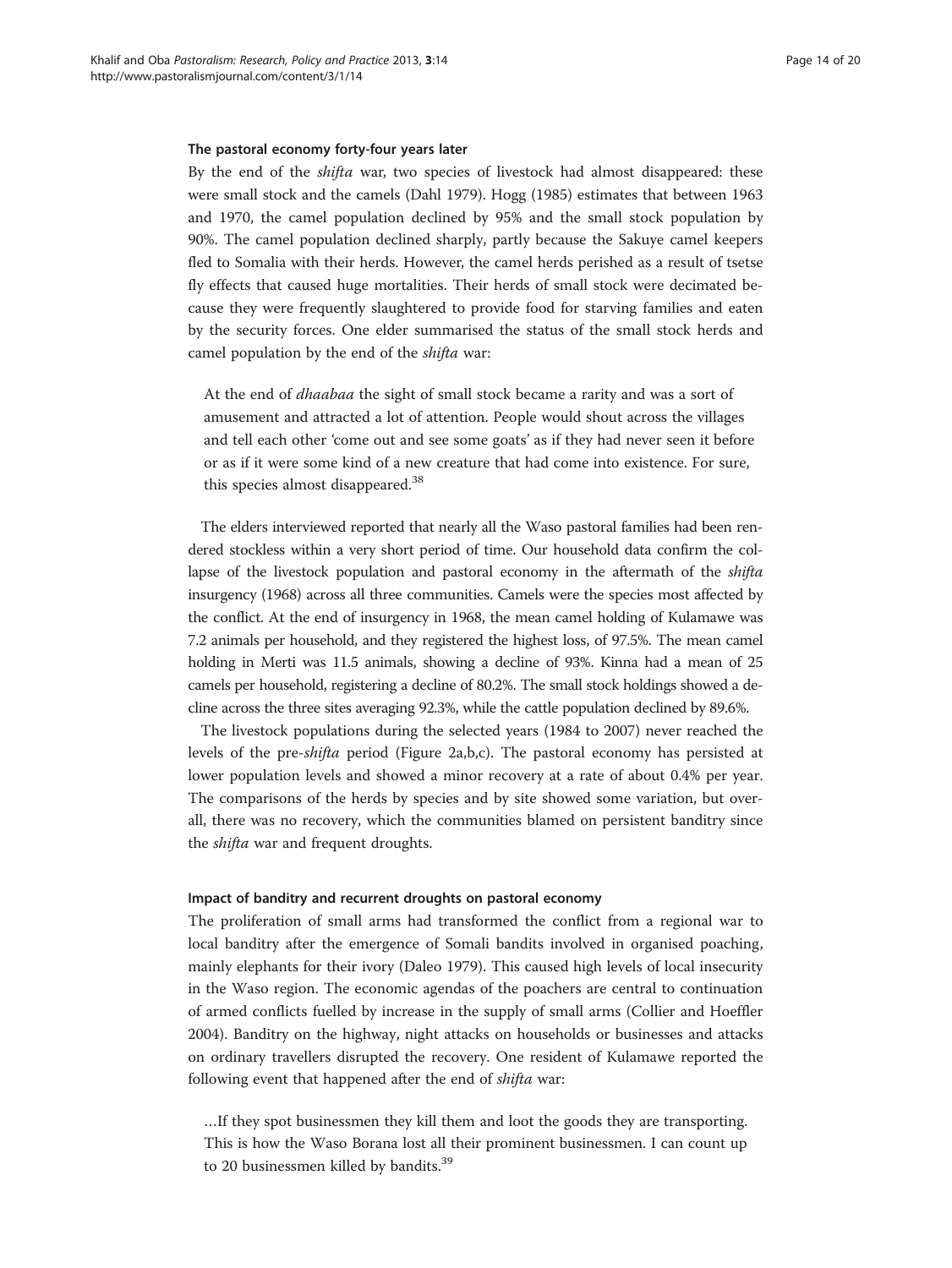The bandits not only stole goods but were also brutal to the community. A man narrated the following incident:

…shifta tied together 15–20 men and beat them to death…. Some of my friends were tied together and burnt to death.<sup>40</sup>

A resident of Rapsu village in Kinna narrated a harrowing experience:

One day we were walking from Rapsu irrigation scheme to Kinna. Half way through the journey some armed Somali men stopped us. We were five men, two women and a girl of 12 years. They pointed guns at our heads and tied all the men together. They told us to watch as they raped the women and the little girl. We felt very helpless, we wanted to die....<sup>41</sup>

These narratives show unforgettable 'social and economic wounds' left in the Kinna community. It is a story where the problem was partly exacerbated by the weakness of state surveillance in remote areas, which prevented the eradication of banditry. For the Waso Borana, the insurgency and counter-insurgency were the root causes of pastoral poverty. An elder from Kinna reported:

Our problem is rooted in insecurity. I can confidently say that our current poverty is caused by insecurity. If you ask all the households in Kinna today, you will not get a single family that has not lost their livestock or a member of their family to cattle raiders and highway bandits.<sup>42</sup>

Banditry continued into the early 1990s. According to another elder from Kulamawe:

On 19th May 1992 the Somali bandits attacked our village in Kulamawe and made away with a total of 400 cattle. My family lost 80 cattle and my brother's leg was amputated due to the bullet wounds received during the attack.<sup>43</sup>

Another elder from Merti said:

Since the end of shifta war it is over 40 years and the killings continue. Recently, they raided our family's herd and injured my brother. Even this elder sitting next to you lost all his livestock to Somali bandits.<sup>44</sup>

Our informants reported strong links between sustained banditry and poverty. This is what one other elder said:

Three things have refused to leave us: hunger, poverty and war. It is impossible for us to recover from poverty because, for example, a person who was rich yesterday becomes stockless overnight due to the cattle raid…. If this is our everyday life, how [does one] expect us to come out of poverty?<sup>45</sup>

These narratives reflect desperation and vulnerability of the community suffering from sustained conflicts. The sustained insecurity and frequent droughts would explain the rather low level of pastoral herd recovery after the *shifta* war.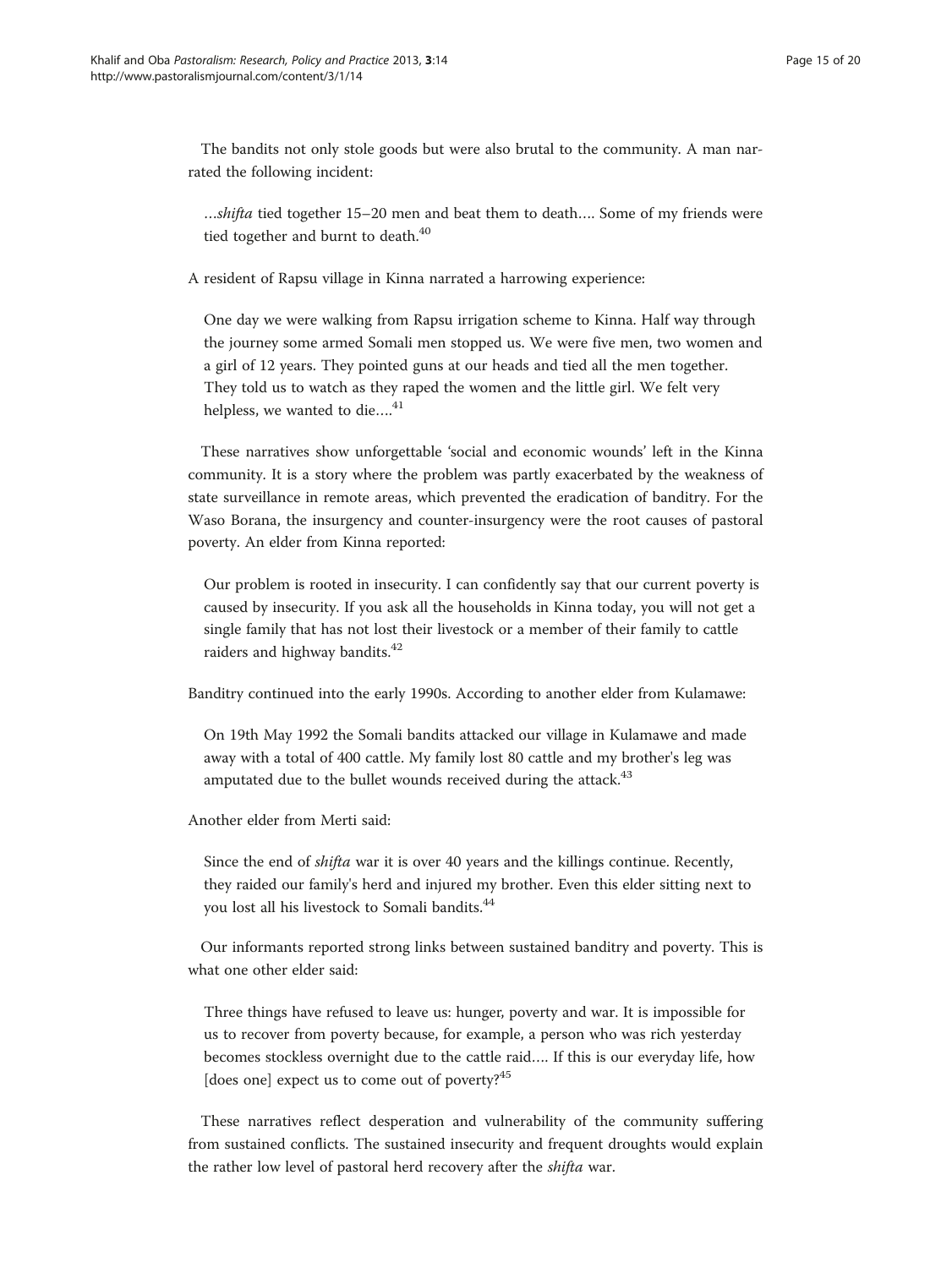The insecurity forced the livestock to be grazed within a restricted security zones (Dahl [1979;](#page-18-0) Hogg [1990;](#page-18-0) Baxter [2001\)](#page-18-0). These areas were prone to overstocking, increasing the vulnerability of herds to recurrent droughts. According to a group discussion:

The Somalis have made 100 km stretch of land that borders their territories unsafe for us and our livestock. Our livestock cannot graze more than 5 kilometres from the town. If we attempt to graze further than this our livestock will not return and that is also the end of the herders' lives….

Even when peace returned, the Somali herds encroached on pastures traditionally reserved for the dry season. The effect is massive livestock losses during drought periods. During the drought of 1984, locally referred to as oolaa Katitinii (the drought year when herds moved to Katitini in Kitui District), there were massive losses of livestock. The most recent drought was that of 2005 to 2006, locally referred to as oolaa hammeena (the drought that brought diseases). The key informants reported several cases where households lost nearly all their livestock. A resident of Kulamawe, Mr. Wario Jaldesa, reported the following about the 2006 drought:

At the onset of the drought period, I moved my livestock from Kulamawe to Galana (in Merti). I had 500 head of cattle and most of them perished there. The main cause of the deaths was the spread of sombeesa [bovine pleuro-pneumonia]…. I am not the only one who suffered the losses, many people in Waso suffered like me.

Another factor that undermines herd growth is that pastoralists are increasingly settling down as a result of the need to access social amenities such as schools. Some of the settled groups keep livestock near their homesteads, with the livestock grazing only a few kilometres from the settlement. This is partly contributed by loss of labour force for herding. The withdrawing of child labour from herding to formal education means that herders must now rely on hired labour. The herders argued that hired labourers do not have the same commitment to the livestock as the owners have. The loss of commitment and adequate pastoral labour is considered by the three communities to be an additional cause of the lack of recovery.

# Conclusions

In this article, we have dealt with the impact of post-independence armed insurgency, counter-insurgency and the post-shifta banditry on the pastoral economy of the Waso Borana. This study had examined one aspect of the impact: the pastoral production. The shifta insurgency and the Kenyan army's counter-insurgency had left legacies of socio-economic and personal traumas in the minds of some of the residents of the former NFD. This is a subject matter that in the official circles was hushed until the 1990s. The time is now ripe to conduct a post-mortem analysis of the insurgency war and its local and regional implications, particularly its transforming effects on the pastoralist livelihood strategies. We have shown that the contemporary conflicts in Waso are a continuation of past armed conflicts coupled with droughts. This situation is illustrated by two features of the conflicts. First, although the *shifta* activities were driven in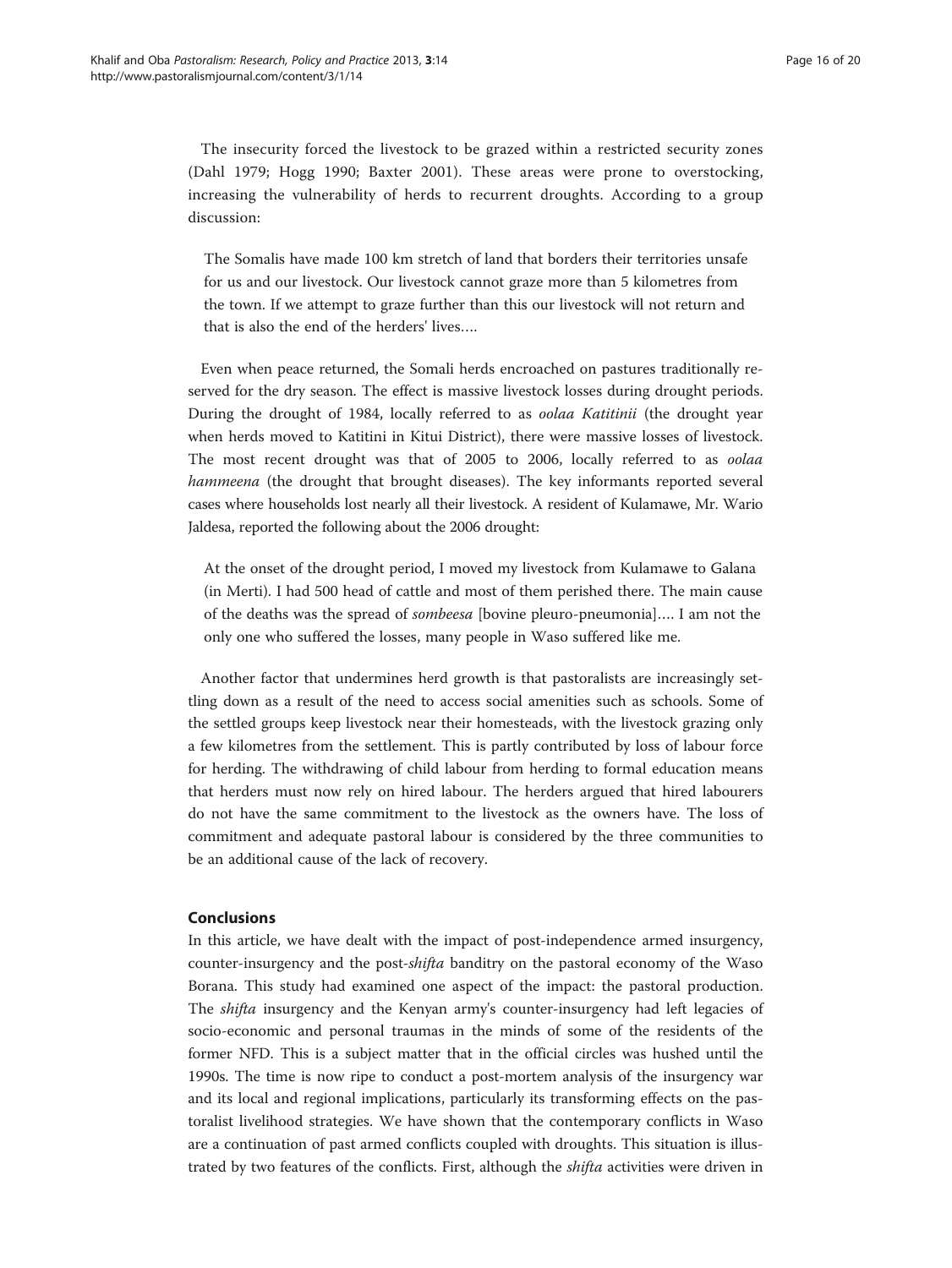part by local grievances, they were a reflection of the unsettled borders and frontiers in the Horn of Africa resulting from political instability. Second, the extension of armed insurgency and counter-insurgency on the pastoral economy has led to the proliferation of small arms in the region. The shifta war provides an important historical benchmark for understanding the politics as well as legacies of poverty and insecurity that have locked the region into continued instability for 44 years after the main conflict had waned. Our study has merely scratched the surface of the long-term consequences of the post-independence insurgencies and counter-insurgency on the pastoral economy in northern Kenya, a subject which no doubt deserves more comprehensive analysis by historians and anthropologists in the future.

# Endnotes

<sup>1</sup>The six districts (comprising Isiolo, Marsabit, Moyale, Wajir, Garissa and Mandera) were administered separately from the rest of the country between 1909 and 1963. They were 'closed' from the rest of the country through district ordinances that obliged travellers to carry 'passes' when travelling both within and outside the region (see Mburu [2005](#page-18-0)). The NFD shared international borders with Somalia and Ethiopia.

 $2$ The word 'shifta' (bandits) was the official term used by the Kenyan Government for the secessionist insurgency of the time. The term, probably derived from Amharic, is an old expression used when referring to general types of outlaws.

<sup>3</sup>Walters PE to Small AC. 1949. Handing over report: Garissa District, KNA/DC/ GRA/2/2.

<sup>4</sup>Immediately, the ban on political parties was lifted and new political parties were formed, the majority of whom championed the union with Somalia. These included the pro-secessionist Northern Province People's Progressive Party, the Northern Province People's National Union and the anti-secessionist parties of the Galla Political Union and Northern Peoples United Association.

<sup>5</sup> Kenya gained independence on 12 December 1963.

<sup>6</sup>The Marsabit and Moyale Borana Oromo and Gabbra were among the proindependence pastoral groups.

 $7$ It was clearly not practical to try and find the exact source of livestock acquisition over such a long period. It was possible that some of the stock reported could have been raided from other communities, in which case the new owners would be unlikely to reveal their sources. Because of the uncertainty, our data is not ideal for modelling herd growth with assumed rates of births, deaths and offtake (see Dahl and Hjort [1976](#page-18-0); Oba [2001](#page-19-0) for the assumptions made in such models).

8 Interview with Huqa Wario in Kulamawe, 30 September 2007.

9 Interview with Mohamed Koricha in Merti, 2 November 2007.

 $10P$ aul Baxter [\(1954,](#page-18-0) p. 136) cites such an illuminating moment, which has remained a popular story, about one foolish pastoralist. A wealthy young Moslem Borana named Hapi Bonaya made unacceptable jibes against nature. In 1949, during a brief dry season, he and others experienced milk shortages from the herds. This was followed by another period of deluge, hence his curious 'jibes' regarding the surplus milk for which they had no immediate use. Hapi, who fancied himself as a comic (as Baxter explains), took a full container of milk and staged the following scene, with Hapi playing both parts of the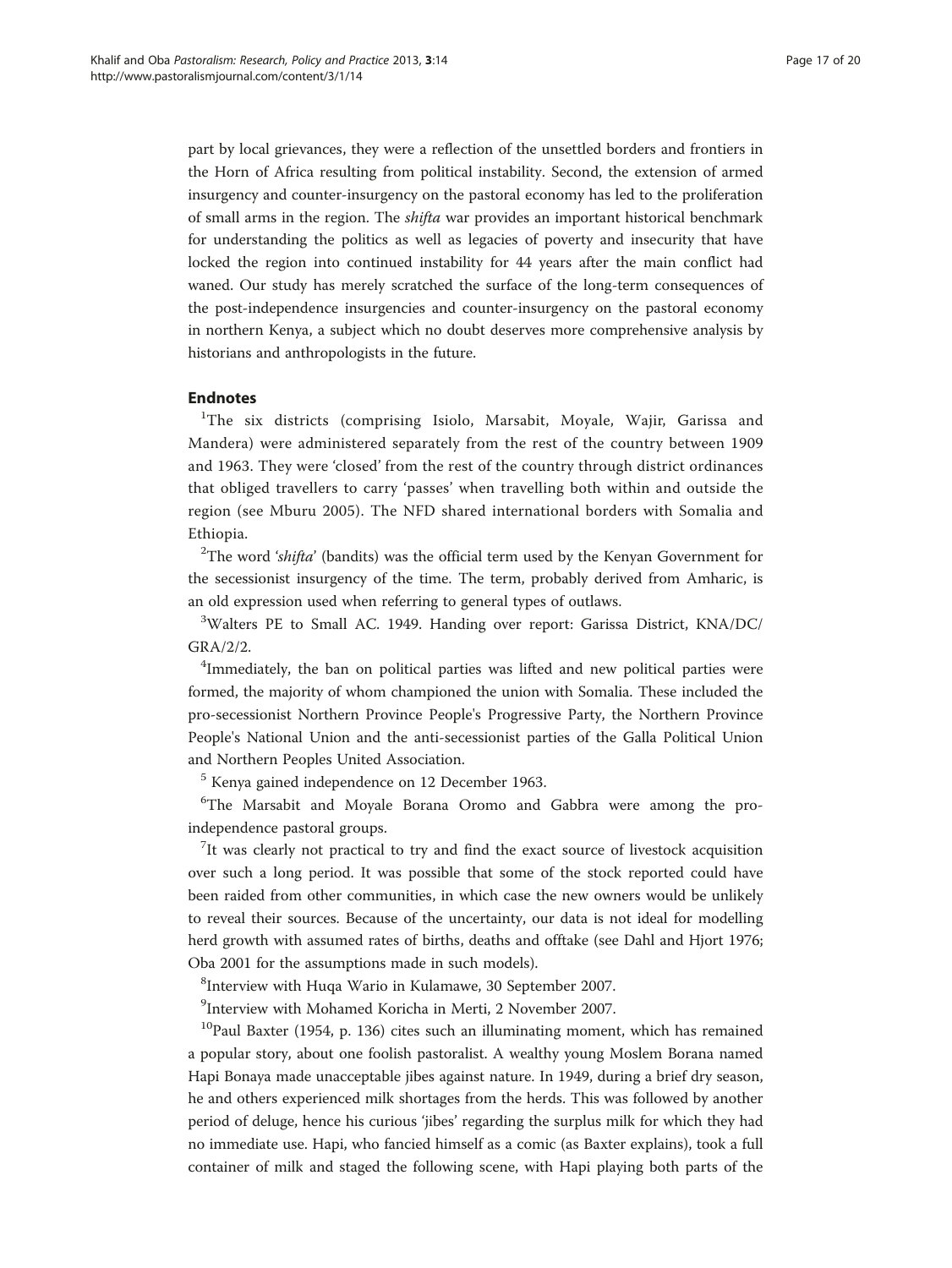drama: Hapi: 'where have you been to all this long time? Hunger has been killing us'. Milk: 'In the stomach of God'. Hapi: 'Return to God then', with which remark, Hapi kicked over [the milk container] and beat the milk with a stick while it drained into the sand. The story had a sad ending. Hapi soon after became a perpetual poor.

 $11$ Interview with Godana Waqo in Kulamawe in August 2007.

<sup>12</sup>Interview with Sama Halakhe in Kinna on 1 August 2007.

<sup>13</sup>Interview with Jattani Duba in Marti in 2007.

<sup>14</sup>Interview with Mohamed Koricha Merti August 2007.

<sup>15</sup>Interview with Mohamed Koricha Merti August 2007.

<sup>16</sup>Interview with Mohamed Koricha Merti August 2007.

<sup>17</sup>Group discussion in Merti in September 2007.

18Group discussion in Merti in September 2007

19Group discussion in Merti in September 2007.

<sup>20</sup>Group discussion in Merti in September 2007.

 $21$ The Daily Nation, Wednesday 18 November 1964

 $22$ The Daily Nation, Monday 24 December 1964

 $^{23}$ The Daily Nation, Thursday 20 April 1965

 $^{24}$ Telegram, G/Tula EN 24/13 of 1966.

 $^{25}$ Telegram EN 24/12 S. 225/66, Legal Notice no. 263 (Para 13 2 B) on stock seizer.

 $^{26}$ Public Order Act (Cap. 56) Laws of Kenya 1962 (Revised). Curfew orders signed by HM Ochieng, Provincial Police Officer, Eastern Province.

<sup>27</sup> Operations against *shifta*: An appreciation of statistics the fourth year, BB/12/26, vol. 1 1.11.66 to 31.10.67.

<sup>28</sup>Isiolo District Annual Report 1967, RU P/P/1.

29Annual Confidential Report 1967: Isiolo District.

 $30$ Interview with an ex-army official who participated in the operations against the shifta.

31Garissa District Annual Report 1968, RE/8/22.

<sup>32</sup>Letter from DC Isiolo, 10 March 1967 to PC Eastern referenced ADM 15/18/20.

<sup>33</sup>Extract of the order dated 24 March 1965.

<sup>34</sup>The peace was negotiated by President Kenneth Kaunda of Zambia dubbed the Arusha Declaration at a seating in the Tanzanian town of Arush. The peace negotiations were attended by the Kenyan and the Somali delegates.

 $35$ Compensation claims for livestock and properties lost during the *shifta* menace, KNA/DC/ISO/4/7/4.

 $36$ Compensation claims for livestock and properties lost during the *shifta* menace, KNA/DC/ISO/4/7/4.

<sup>37</sup>Group discussion in Kulamawe August 2007.

38Interview with Sama Halakhe in Kinna on 1 August 2007.

<sup>39</sup>Group discussion in Kulamawe August 2007.

<sup>40</sup>Interview with Sama Halakhe in Kinna on 1 August 2007.

41Group discussion in Kinna on 1 August 2007.

<sup>42</sup> Group discussion in Kinna on 1 August 2007.

43Interview with Jilo Tacho in Kulamawe, 18 September 2007.

44Group discussion in Merti in September 2007.

45Group discussion in Merti in September 2007.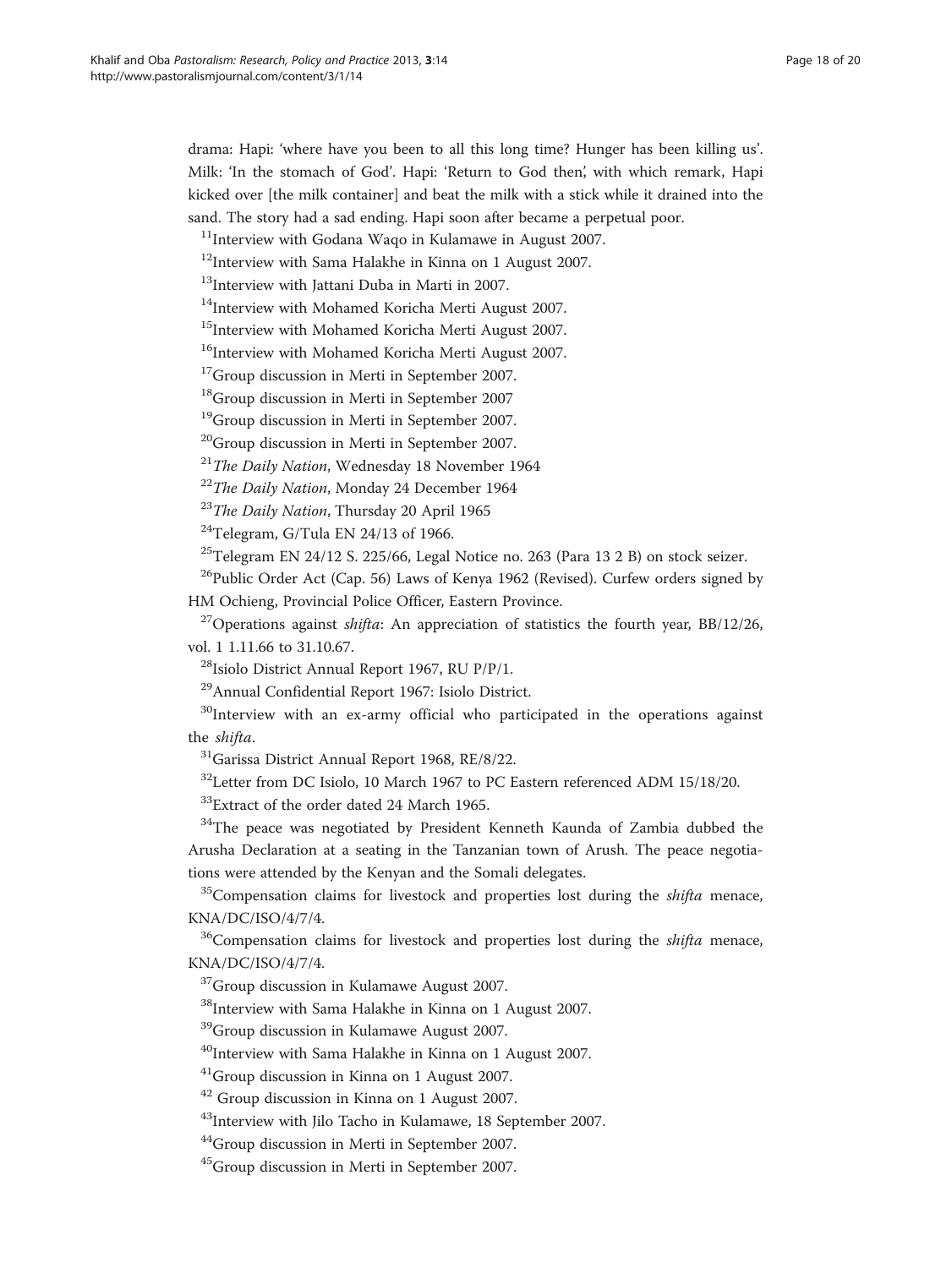#### <span id="page-18-0"></span>Competing interests

The authors declare that they have no competing interests.

#### Authors' contributions

ZKK designed, collected the data and drafted the manuscript. GO was responsible for the revision. Both authors read and approved the final manuscript.

#### Authors' information

ZKK graduated in 2010 with a PhD in development studies from the Norwegian University of Life Sciences. GO is a professor at the Department of International Environment and Development Studies, NORAGRIC, Oslo, Norway. GO is the author of Nomads in the Shadows of Empires (BRILL, 2013).

#### Acknowledgements

The authors thank all those who supported the study and in particular the men and women from Kinna, Kulamawe and Merti whose voices are captured in this article.

#### Received: 13 December 2012 Accepted: 26 May 2013 Published: 28 June 2013

#### References

Baxter, PTW. 1954. Social organization of the Galla of northern Kenya, PhD thesis. University of Oxford.

- Baxter, PTW. 1966. Acceptance and rejection of Islam among the Borana of the Northern Frontier District of Kenya. In Islam in tropical Africa, ed. IM Lewis, 233–250. London: International African Institute.
- Baxter, PTW. 2001. Immediate problems: An overview from a distance. In African pastoralism: Conflict, institutions and government, ed. MARM Saleh, T Dietz, and AGM Ahmed, 235–246. London: Pluto Press.

Brons, MH. 2001. Somalia, society, sovereignty and state: From statelessness to statelessness? Utrecht: International Books. Buchanan-Smith, M, and J Lind. 2005. Armed violence and poverty in northern Kenya: A case study for the Armed

- Violence and Poverty Initiative. Bradford: Centre for International Cooperation and Security, University of Bradford. Castagno, AA. 1964. The Somali-Kenya controversy: Implications for the future. The Journal of Modern African Studies 2: 165–168.
- Collier, P, and A Hoeffler. 2004. Greed and grievance in civil wars. Oxford Economic Papers 56(4): 563–595. Dahl, G. 1979. The suffering grass: Subsistence and society of Waso Borana. Stockholm: Department of Social
- Anthropology, University of Stockholm.
- Dahl, G, and A Hjort. 1976. Having herds: Pastoral herd growth and household economy. Stockholm: Stockholm Studies in Social Anthropology.
- Dahl, G, and S Sandford. 1978. Which way to go: A study of people and pastoralism in Isiolo district of Kenya. Ottawa: Canadian International Development Agency.
- Daleo, PT. 1979. The Somali role in organized poaching in northeastern Kenya, c. 1909–1939. International Journal of African Historical Studies 12: 472–482.
- de Waal, A. 1997. Famine crimes: Politics and the disaster relief industry in Africa. Oxford: James Currey.
- Drysdale, J. 1964. The Somali dispute. New York: Fredrick A. Praeger.
- Egal, MHI. 1968. Somalia: Nomadic individualism and the rule of law. African Affairs 67: 219–226.
- Farer, T. 1979. War clouds on the Horn of Africa: The widening storm. Washington DC: Carnegie Endowment.
- Hammond, J. 1999. Fire from the ashes: A chronicle of the revolution in Tigray, Ethiopia, 1975–1991. Lawrenceville, NJ: Red Sea Press.
- Hendrickson, D, J Amon, and R Means. 1996. Livestock raiding among the pastoral Turkana of Kenya: Redistribution, predation and the links to famine. Institute of Development Studies Bulletin 27(3): 17–30.

Hess, RL. 1966. Italian colonialism in Somalia. Chicago: University of Chicago Press.

- Hjort, A. 1979. Savanna town: Rural ties and urban opportunities in northern Kenya. Stockholm: Department of Social Studies, University of Stockholm.
- Hogg, R. 1980. Pastoralism and impoverishment: The case of the Isiolo Boran of northern Kenya. Disasters 4(3): 299–310.
- Hogg, R. 1985. Re-stocking pastoralists in Kenya: A strategy for relief and rehabilitation, ODI, Pastoral Development Network, Paper 19 (c). London: Overseas Development Institute.
- Hogg, R. 1986. The new pastoralism: Poverty and dependency in northern Kenya. Africa 56: 319–333.
- Hogg, R. 1990. The politics of changing property rights among Isiolo Boran pastoralists in northern Kenya. In Property, poverty and people: Changing rights in property and problems of pastoral development, ed. PTW Baxter and R Hogg, 20–31. Manchester: Department of Social Anthropology and International Development Centre, University of Manchester.
- Hoskyns, C. 1969. The Ethiopian-Somali-Kenyan dispute 1960–67: Documents. Dar es Salaam: Oxford University Press for the Institute of Public Administration, University College Dar es Salaam.
- James, W. 2007. War and survival in Sudan's frontierlands: Voices from the Blue Nile. Oxford: Oxford University Press. Kaimba, GK, BK Njehia, and AY Guliye. 2011. Effects of cattle rustling and household characteristics on migration
- decisions and herd size amongst pastoralists in Baringo District, Kenya. Pastoralism: Research, Policy and Practice 1: 18. [http://www.pastoralismjournal.com/content/1/1/18.](http://www.pastoralismjournal.com/content/1/1/18)
- Lewis, IM. 1963. The problem of Northern Frontier District of Kenya, Race 5:48–60.
- Lewis, IM. 2000. A modern history of Somalia. Oxford: James Currey.
- Lewis, IM. 2004. Visible and invisible differences: The Somali paradox. Africa 74: 489–515.
- Markakis, J. 1993. In Conflict and the decline of pastoralism in the Horn of Africa, ed. J Markakis. London: Macmillan Press.
- Markakis, J. 1998. Resource conflict in the Horn of Africa. PRIO: Oslo.
- Markakis, J. 2010. Ethiopia: The last two frontiers. London: James Currey.

Mburu, N. 2005. Bandits on the border: The last frontier in the search for Somali unity. Trenton, NJ: Red Sea Press.